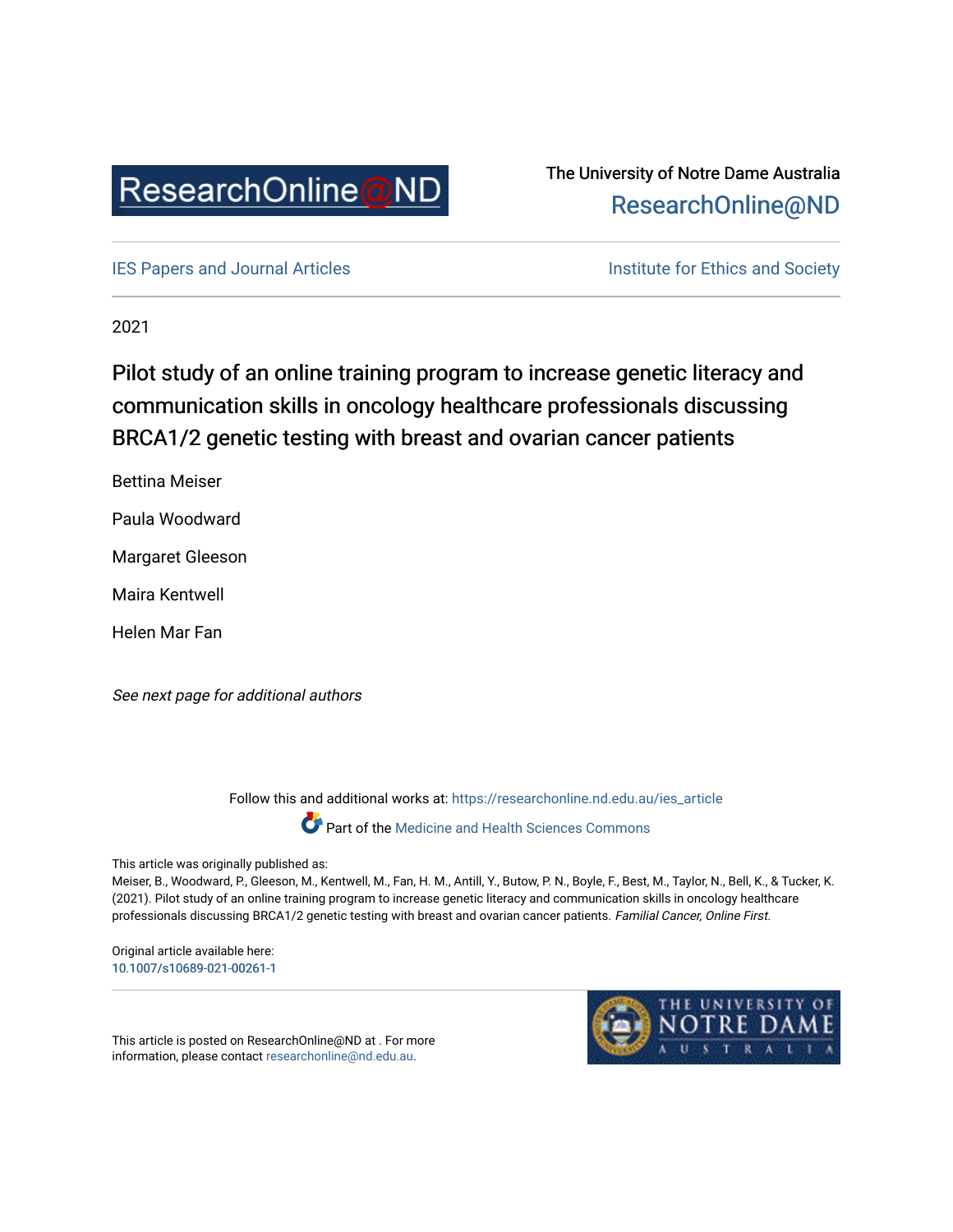# Authors

Bettina Meiser, Paula Woodward, Margaret Gleeson, Maira Kentwell, Helen Mar Fan, Yoland Antill, Phyllis N. Butow, Frances Boyle, Megan Best, Natalie Taylor, Katy Bell, and Kathy Tucker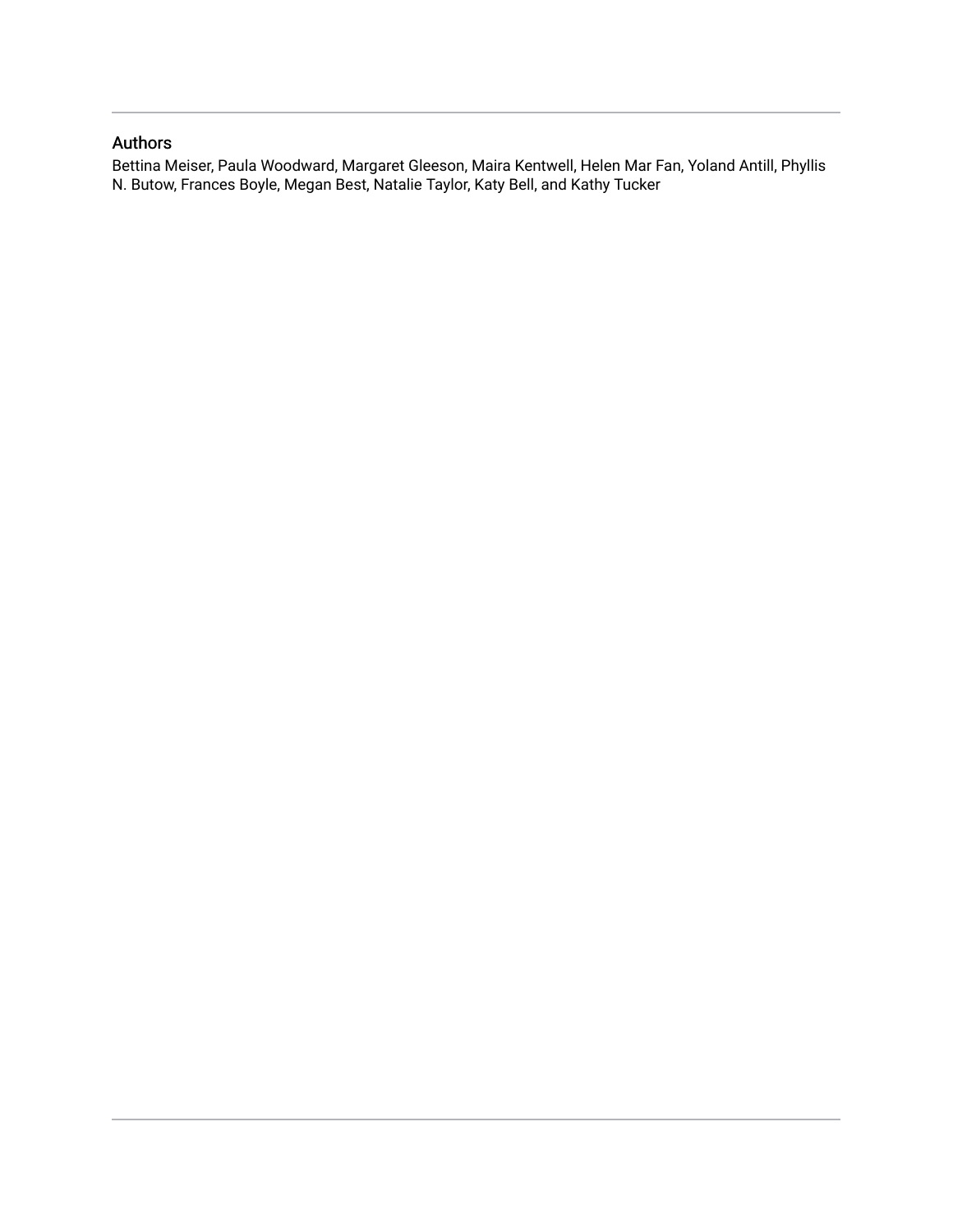© 2021 Springer Nature Switzerland AG. Part of Springer Nature.

This accepted manuscript (post-print) is subject to Springer Nature re-use terms <https://www.springernature.com/gp/open-research/policies/accepted-manuscript-terms> Any further use is subject to permission from Springer Nature.

This is a post-peer-review, pre-copyedit version of an article published in *Familial Cancer.*

The final authenticated version is available online at: <https://doi.org/10.1007/s10689-021-00261-1>

Meiser, B., Woodward, P., Gleeson, M., Kentwell, M., Fan, H.M., Antill, Y., Butow, P.N., Boyle, F., Best, M., Taylor, N., Bell, K., & Tucker, K. (2021). Pilot study of an online training program to increase genetic literacy and communication skills in oncology healthcare professionals discussing *BRCA1/2* genetic testing with breast and ovarian cancer patients. *Familial Cancer, Early View* (Online First). <https://doi.org/10.1007/s10689-021-00261-1>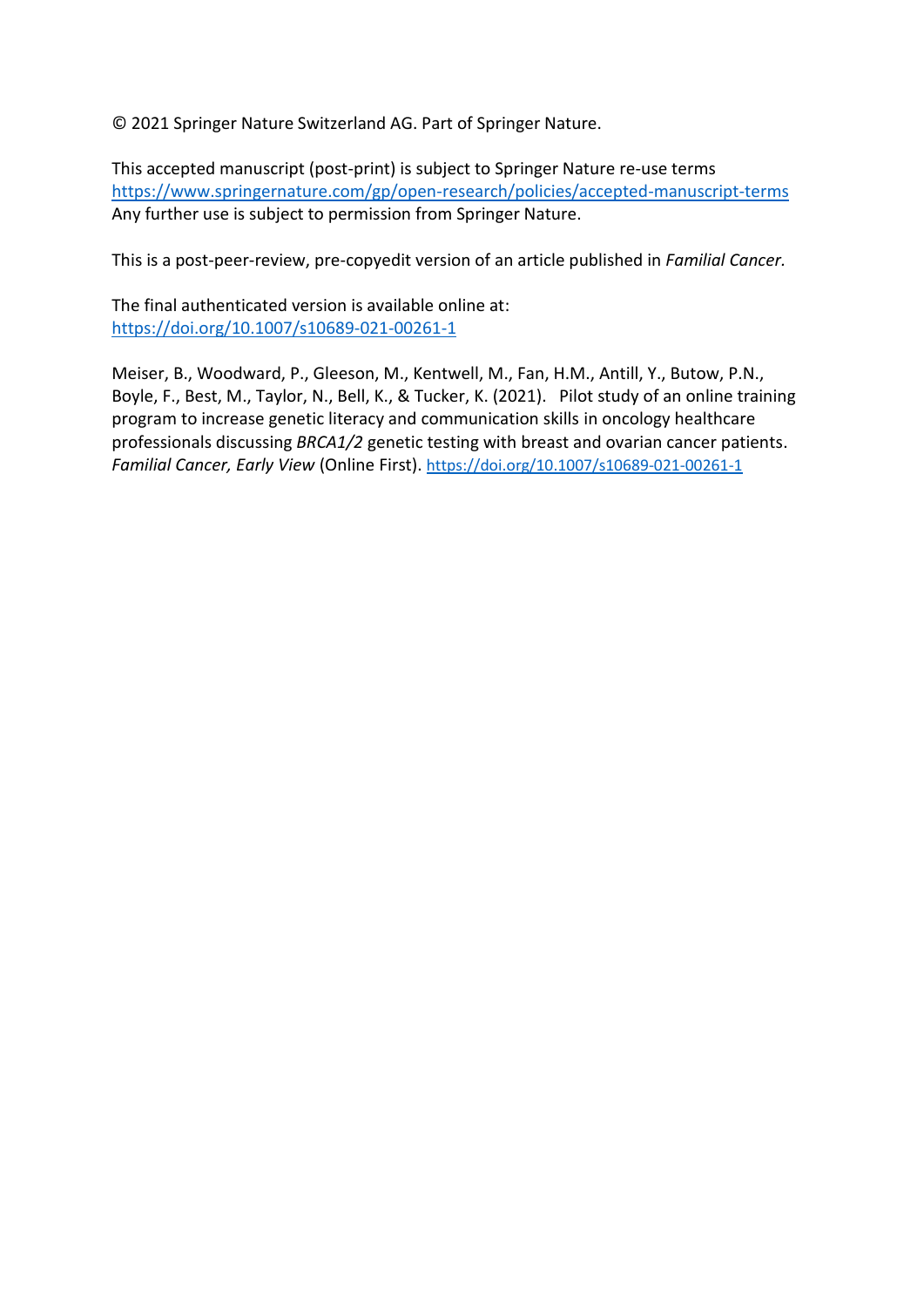Pilot study of an online training program to increase genetic literacy and communication skills in oncology healthcare professionals discussing *BRCA1/2* genetic testing with breast and ovarian cancer patients

Bettina Meiser,<sup>1</sup> Paula Woodward,<sup>2</sup> Margaret Gleeson,<sup>3</sup> Maira Kentwell,<sup>4</sup> Helen Mar Fan,<sup>5</sup> Yoland Antill,<sup>6</sup> Phyllis N. Butow, <sup>7</sup> Frances Boyle, <sup>8</sup> Megan Best, <sup>9</sup> Natalie Taylor, <sup>10</sup> Katy Bell, <sup>11</sup> Kathy Tucker.<sup>12</sup>

<sup>1</sup>Psychosocial Research Group, Prince of Wales Clinical School, University of New South Wales (UNSW) Sydney, Australia. <sup>2</sup>The Med Collective Pty Ltd, Sydney, Australia. <sup>3</sup>Hunter Family Cancer Service, Newcastle, Australia; <sup>4</sup>Parkville Familial Cancer Clinic, Peter MacCallum Cancer Centre and Royal Melbourne Hospital, Melbourne, Australia; <sup>5</sup>Genetic Health Queensland, Royal Brisbane and Women's Hospital, Brisbane, Australia. <sup>6</sup> Parkville Familial Cancer Clinic, Peter MacCallum Cancer Centre; Family Cancer Clinic, Monash Health, Nursing and Health Sciences, Faculty of Medicine, Nursing and Health Sciences, Monash University, Melbourne, Australia. <sup>7</sup>Psycho-Oncology Co-Operative Research Group, Centre for Medical Psychology and Evidence-Based Decision-Making, The University of Sydney, Sydney, Australia. <sup>8</sup>School of Medicine, University of Sydney, and Pam McLean Centre, Faculty of Medicine and Health, University of Sydney, Sydney, Australia. <sup>9</sup>Institute for Ethics and Society, University of Notre Dame Australia. <sup>10</sup>Cancer Research Division, Cancer Council of New South Wales, Sydney, Australia; Faculty of Health Sciences, University of Sydney. <sup>11</sup>School of Public Health, The University of Sydney, Australia. <sup>12</sup>Hereditary Cancer Clinic, Prince of Wales Hospital and Prince of Wales Clinical School, UNSW Sydney, Australia.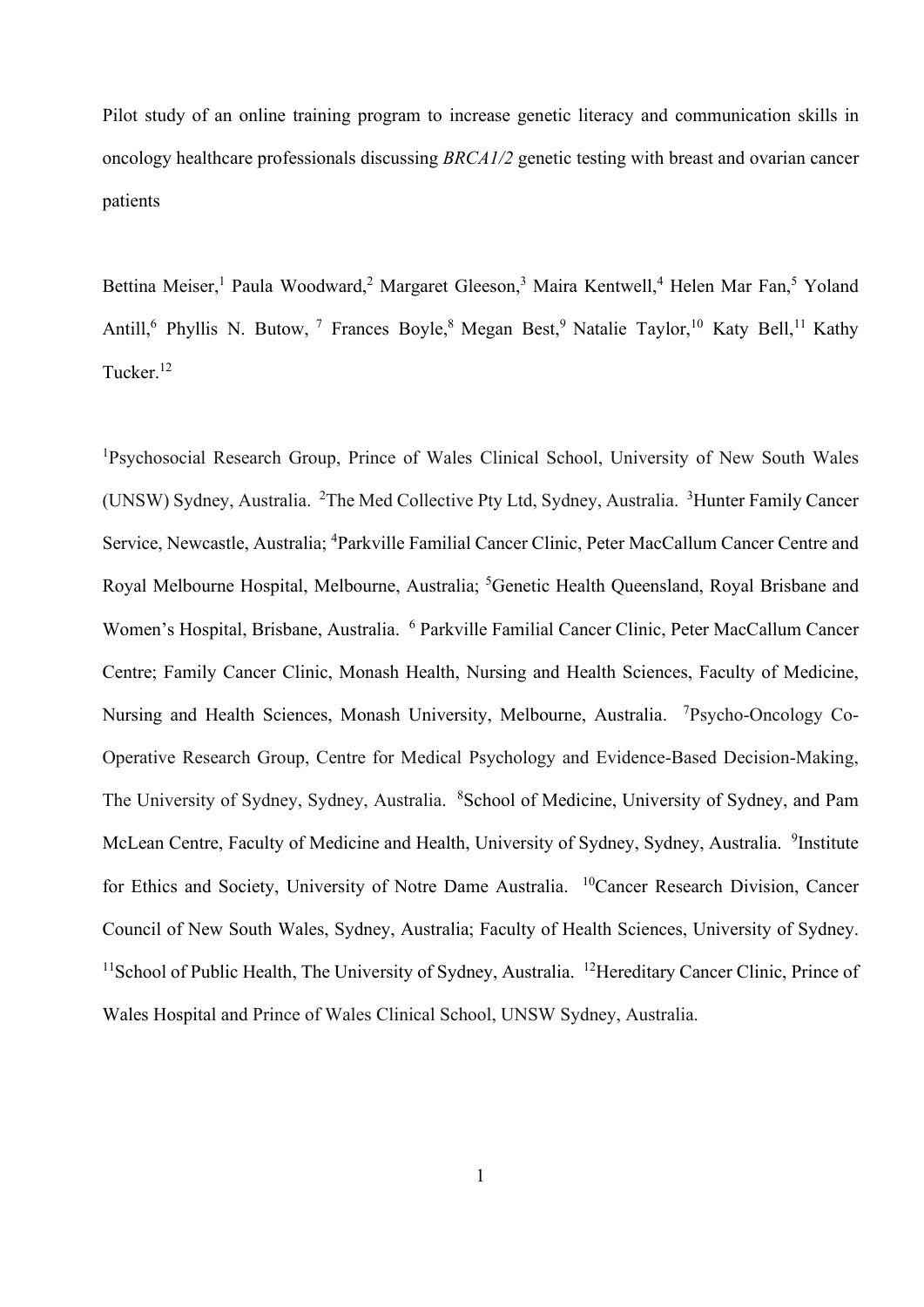Corresponding author: Bettina Meiser, Psychosocial Research Group, Prince of Wales Clinical School, University of New South Wales (UNSW), Level 4, C25 Lowy Building, UNSW, Sydney, NSW 2052, Australia, Tel +61 2 9385 0025, Email: [b.meiser@unsw.edu.au](mailto:b.meiser@unsw.edu.au) ORCID number: 0000-0002-5086-0784

#### *Acknowledgements*

We are thankful to all participants for giving their time to complete the evaluation. The development of the training website was funded by AstraZeneca, and the pilot study was funded by the Translational Cancer Research Network, Cancer Institute New South Wales. Bettina Meiser was supported by a Senior Research Fellowship Level B (ID 1078523) from the National Health and Medical Research Council (NHMRC) of Australia. Paula Woodward was supported by funding from AstraZeneca to develop the training website. Phyllis Butow was funded by an NHMRC Senior Principal Research Fellowship**.** Megan Best was funded by a Cancer Institute New South Wales Early Career Fellowship. Frances Boyle is supported by the friends of the Mater Foundation. Katy Bell was supported by an Investigator Grant (ID 1174523) from the National Health and Medical Research Council (NHMRC) of Australia.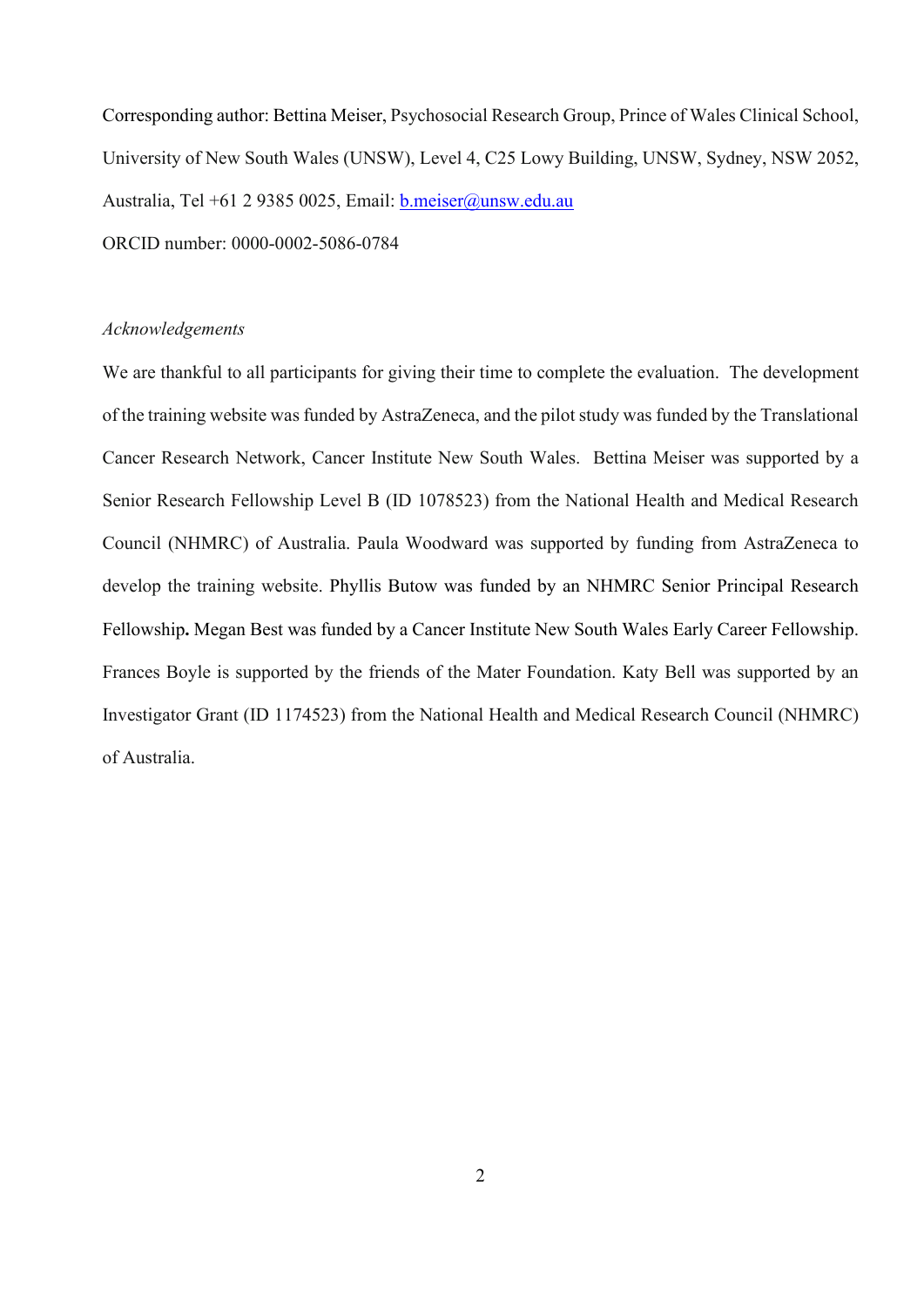## **Abstract**

*Introduction:* The increasing use of genetic testing for *BRCA1/2* and other pathogenic variants in the management of women with breast and ovarian cancer necessitates increased genetic literacy in oncology healthcare professionals. This pilot study aimed to evaluate an online training program to increase genetic literacy and communication skills in Australian oncology healthcare professionals tasked with discussing and coordinating mainstream genetic testing with breast and ovarian cancer patients. *Materials and methods:* A training website with embedded videos was developed. This study assesses the website's acceptability and userfriendliness; suggestions for improvement were also elicited. Oncology healthcare professionals were recruited through relevant professional organisations, invited to the study by email, asked to work through the website and then complete an online questionnaire. *Results:* Thirty-two oncology healthcare professionals completed the questionnaire after viewing the website. Nearly all participants were satisfied with the information contained in the program (very satisfied: n=14/32, 44%, satisfied: n=17/32, 53%, neither satisfied nor dissatisfied: n=1/32, 3%) and reported that they had gained new skills (n=29/32, 94%) and had increased confidence (n=29/31, 94%) in communicating with breast and ovarian cancer patients about genetic testing. More than 93% (28/30) of participants endorsed the online program as clearly presented, informative, relevant and useful. *Conclusion:* This pilot study demonstrated high feasibility and acceptability of the training program to increase genetic literacy and communication skills in oncology healthcare professionals discussing genetic testing with breast and ovarian cancer patients. Further evidence from a randomised trial is needed to evaluate effects on changing clinical practice, improving patient outcomes, and costeffectiveness.

 Key words: Communication training, online training, oncology healthcare professionals, genetic testing, *BRCA1*, *BRCA2,* breast cancer, ovarian cancer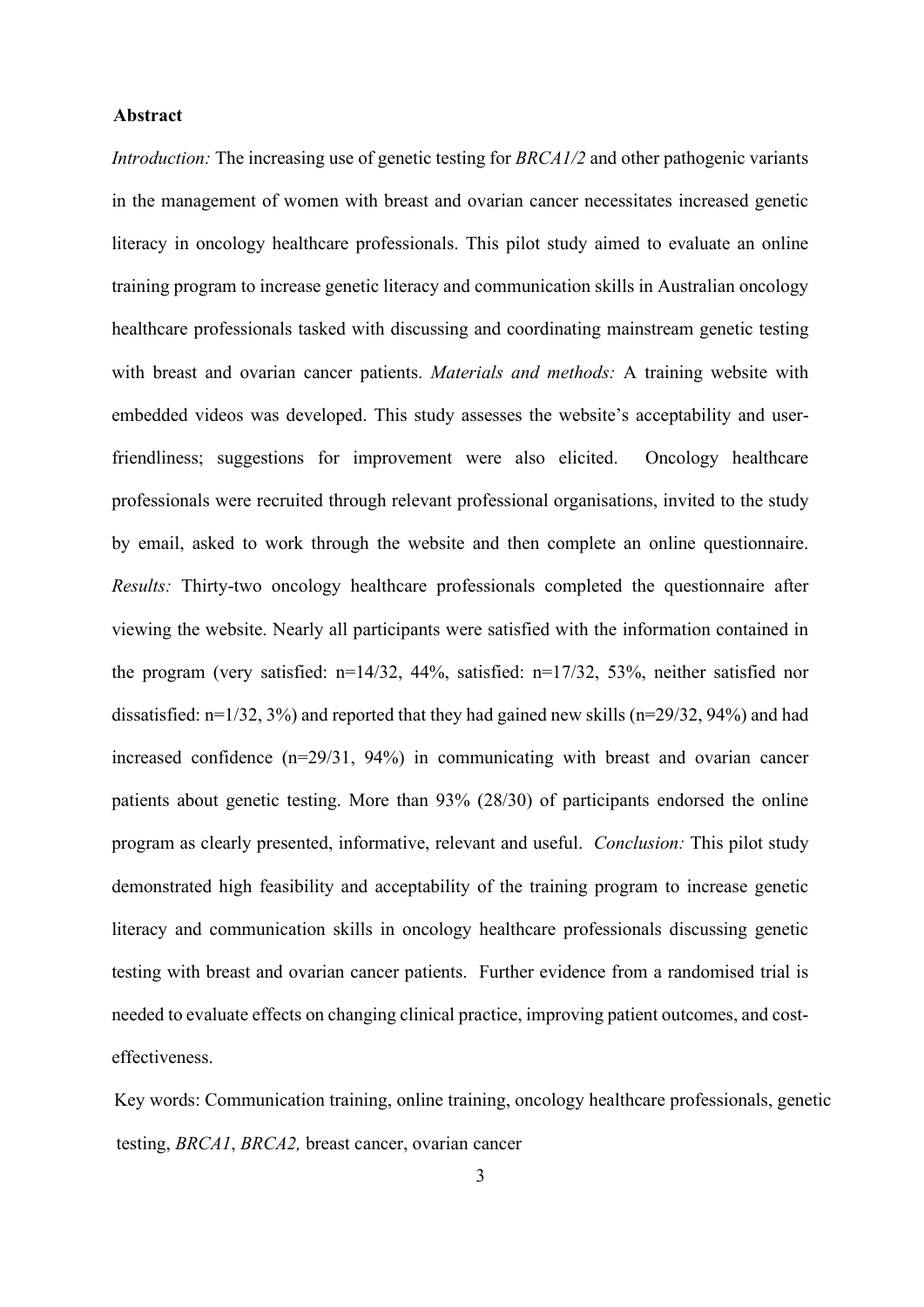#### **Introduction**

Germline testing of cancer susceptibility genes refers to testing for specific, high-penetrance pathogenic variants. This includes pathogenic variants in the breast/ovarian cancer genes *BRCA1* and *BRCA2 (BRCA1/2)*. Identification of carriers of these variants can save lives because it allows for: i) identification of affected women who may benefit from targeted treatment options [1-3]; ii) prevention of other primary cancers; and iii) the opportunity for predictive testing in biological relatives to enable implementation of preventative strategies in those identified as carriers [4-6].

Traditionally, genetic testing for cancer susceptibility and communication of the results have been managed exclusively through genetics-trained specialists at familial cancer clinics. In recent years, there has been a paradigm shift with the provision of genetic counselling and testing increasingly offered by non-genetics trained specialists, often referred to as 'mainstreaming'. This shift in practice benefits patients and their families through potentially increased and faster access to appropriate publicly funded germline genetic testing [7, 8].

Several factors have prompted the adoption of a mainstreaming model of genetic testing. Australian [9] and international guidelines [10] on germline *BRCA1/2* genetic testing have expanded to include other indications in addition to the classic feature of a strong family history [11, 12], increasing the number of women for whom genetic testing is recommended. These additional indicators include younger age at breast cancer diagnosis, presence of bilateral breast cancer, membership in an ethnic group with a high incidence of founder mutations (for example, Ashkenazi Jewish background), as well as tumour tissue characteristics, in particular triple negative breast cancer (estrogen and progesterone receptor and HER2 negative) [11, 12]. Second, the availability of targeted treatment, poly (ADP-ribose) polymerase (PARP) inhibitor, for platinum-sensitive *BRCA*-mutated high-grade epithelial ovarian cancer patients [13] means that it is more time-efficient for oncology specialists to request these tests without needing to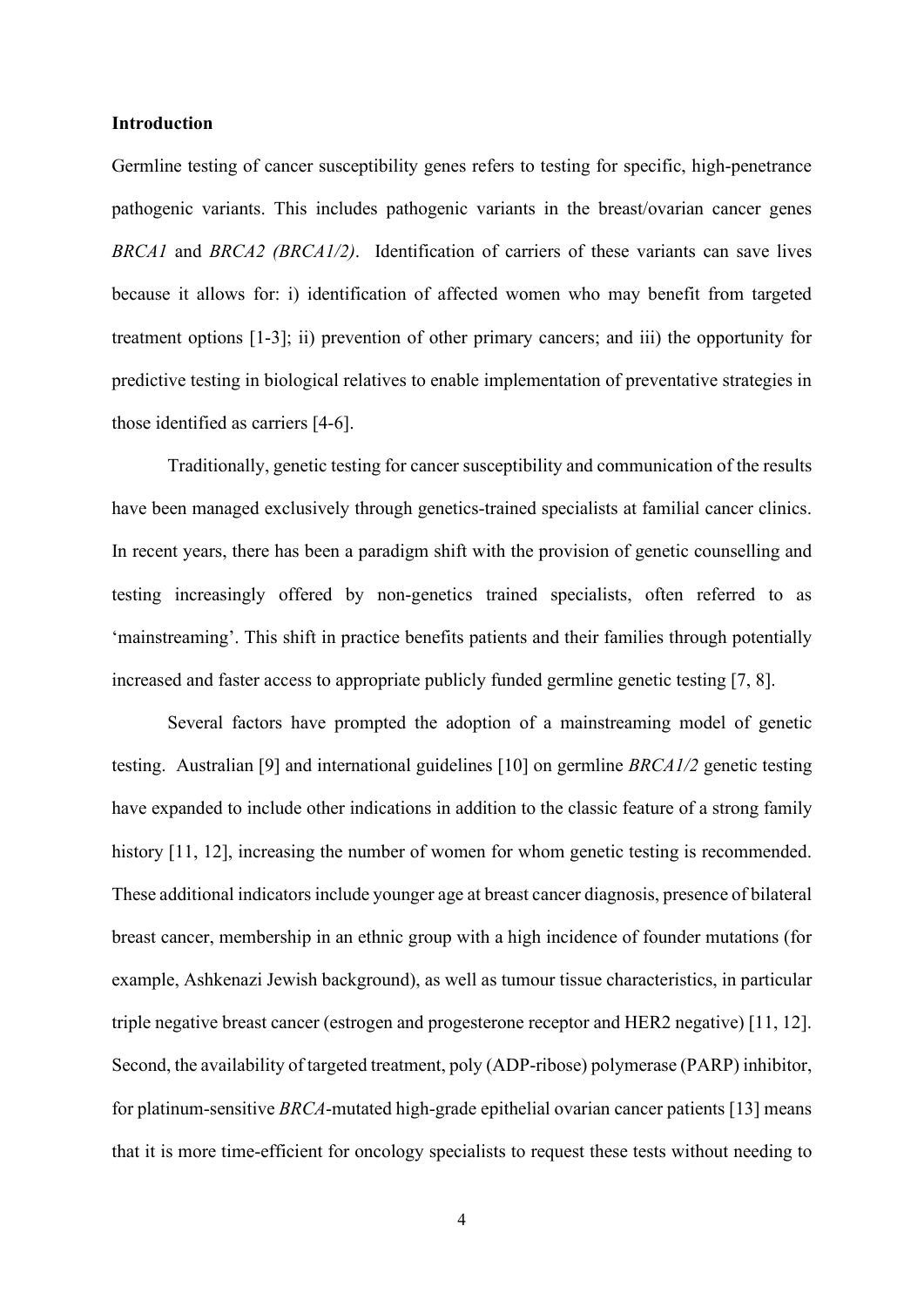refer the patient to a specialised genetics clinic. *BRCA1/2* testing may also be of assistance in planning surgical therapy for women with breast cancer, whilst receiving neoadjuvant systemic therapy [14]. The falling costs of all types of genetic tests [15] have also contributed to the rapidly increasing number of tests ordered. Finally, in Australia one driver of a shift towards mainstreaming is the recent provision of government (Medicare) funding for germline testing of breast and ovarian cancer predisposition genes, which may be requested by a non-genetics specialist [13, 16].

Communicating germline genetic test results can be challenging, in particular, when variants of uncertain significance are found, or when no pathogenic variant is identified to explain a significant and penetrant family history suggestive of an underlying high-risk gene. Healthcare professionals obtaining consent for germline mutation analysis from patients face the challenge of counselling about possible outcomes to ensure informed choice. This requirement and the demands of addressing a shared family risk require skills in genetic literacy and in genetic risk communication.

Numerous overseas studies have shown that non-genetics healthcare professionals, including medical oncologists [17], have insufficient knowledge of genetics, are mostly illprepared to counsel patients regarding germline genetic test results and report unmet educational needs [18-21]. Similarly, a recent Australian needs assessment of medical specialists from diverse medical backgrounds highlights a need for continuing genomic education that is targeted to the speciality [22]. Non-genetics healthcare professionals are often poor at accurate and detailed family history documentation [8, 23] and risk communication [24] and reportedly lack adherence to guideline-based practices regarding *BRCA1/2* testing [25]. Finally, and possibly most importantly, misinterpretation of test results may result in incorrect management [19, 25]. Unless specialists receive education and training in genetic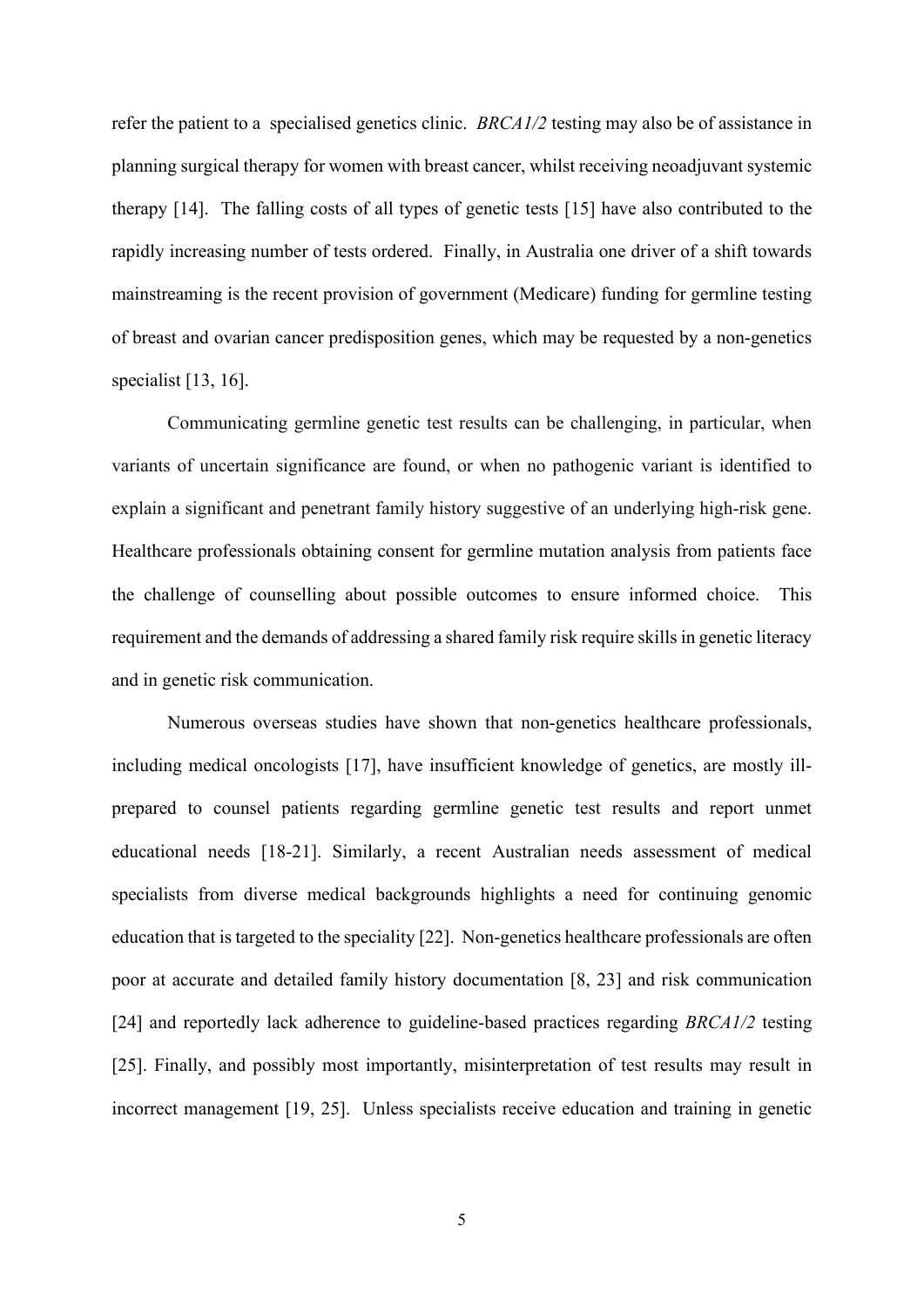literacy and communication skills, their genetic care of individual patients may be unhelpful and possibly even harmful.

Mainstream genetic testing differs from traditional genetic testing because it is treatment-focused - it has the potential to provide a treatment advantage to the individual. As such, most people want testing. In our previous studies in both the breast cancer and ovarian cancer setting, we demonstrated that women unanimously commented that the decision to undergo testing was a "no-brainer" [26-29]. As such, the communication skills required in the context of mainstream testing need to predominately focus on conveying genetic testing results to patients, in contrast to the communication skills required in relation to traditional genetic testing, which encompass tailored counselling to promote informed and shared decisionmaking regarding whether to have or postpone testing.

Genetic literacy and communications skills are a complementary set of proficiencies: *Genetic literacy* includes knowing the indications for having particular germline genetic tests and core concepts to understand genetic risk, while *communication skills* focus on skills for conveying complex and nuanced genetic testing results to patients and family members. Given the rapidly increasing number of genetic tests being offered by oncology healthcare professionals, there is an urgent need for the genetic literacy and communication skills of these professionals to be enhanced to ensure optimal translation of genetic research findings into mainstream healthcare [22, 30, 31]. A meta-analysis [32] and other reviews [33, 34] of online training interventions for specialists conclude that such interventions are educationally beneficial and can achieve outcomes similar to those of traditional teaching methods, with studies favouring online instructions compared to traditional methods [32]. Therefore, online training of oncology healthcare professionals seems particularly well suited to achieve the desired advances in genetic literacy and communication skills.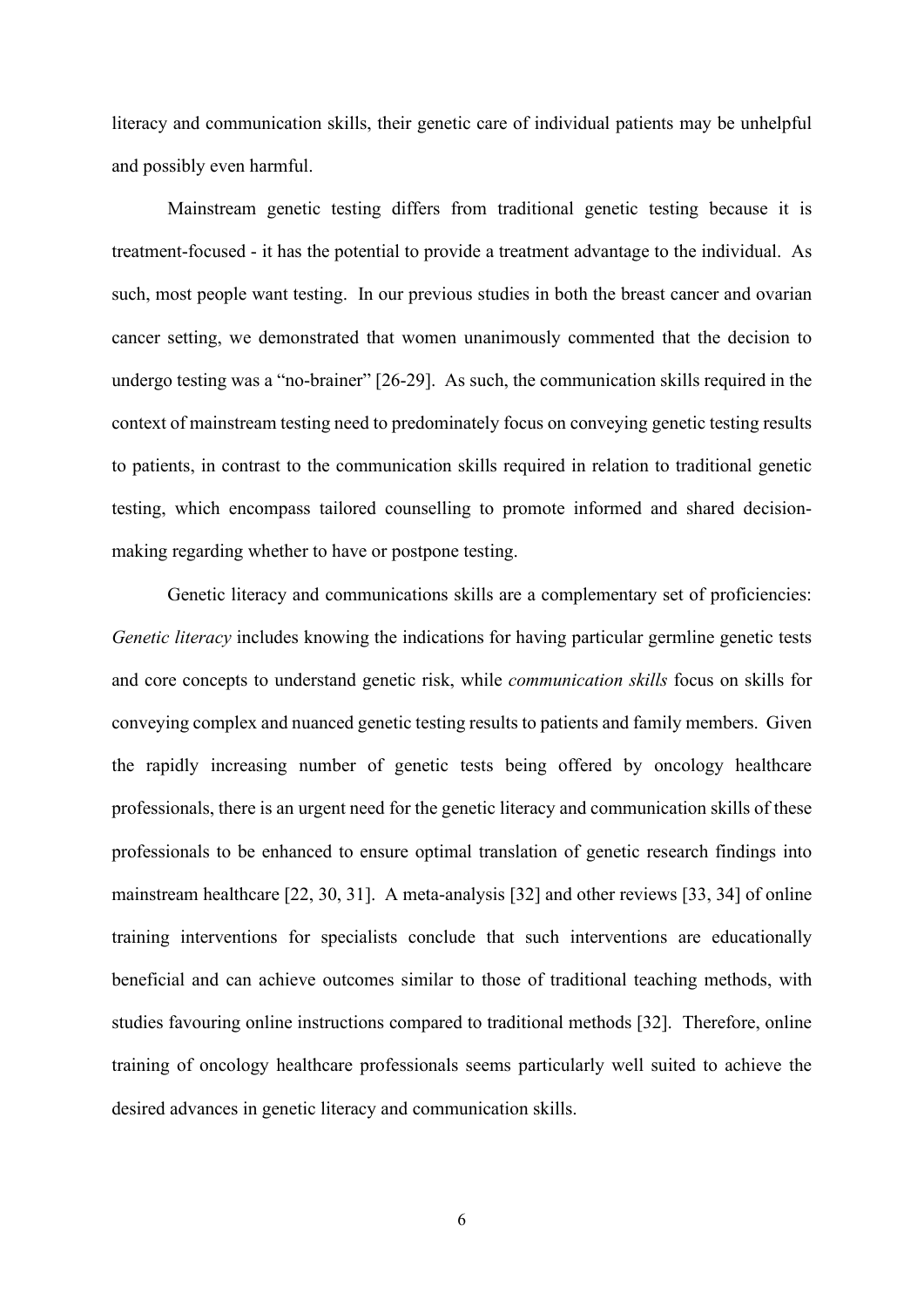This article describes the development and pilot testing of an online training program to increase genetic literacy and communication skills to convey *BRCA1/2* genetics testing results in oncology healthcare professionals discussing genetic testing with breast and ovarian cancer patients. The focus of the website was on genetic testing for *BRCA1/2* pathogenic variants because of the rarity of pathogenic variants related to breast and/or ovarian cancer predisposition in other genes, and because at the time of the study targeted treatments covered by Medicare funding such as PARP inhibitors were only available for *BRCA1/2-*mutated platinum-sensitive relapsed high-grade serous epithelial ovarian cancer [1-3]. However, the online training module was always written with the intention of expanding it at a later time to include other genes – not just breast and ovarian cancer genes, but also bowel cancer genes and other genes.

# **Methods**

## **Development of website content**

The online training program was developed by a multidisciplinary committee, including healthcare professionals with expertise in genetic counselling, clinical genetics and oncology and an expert in healthcare communication. The website is available for viewing at the following URL: https://www.mainstreamgenetictesting.com.au.

The content of the website was based on a previously developed face-to-face workshop training module for oncology healthcare professionals to enable mainstreamed genetic testing [35]. This module in turn was informed by a formerly published mainstreaming training module [7], our previous research findings [28, 36], national guidelines regarding who was eligible for testing [9] and expert opinion.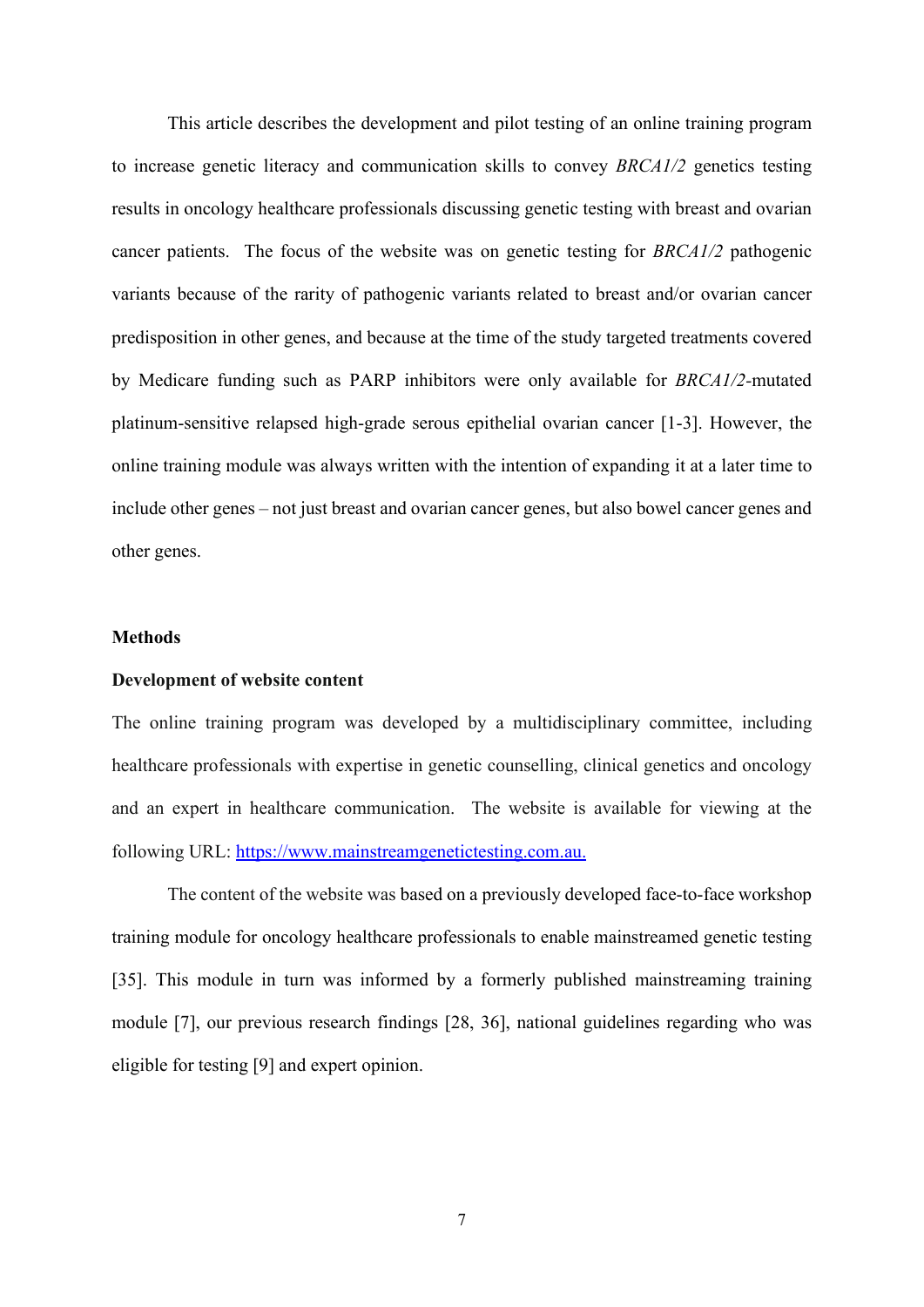#### **Format of the website**

The website was developed to meet the needs and demands of non-genetics specialist oncology healthcare professionals and to enable access to an online educational tool for use at anytime and anywhere. The website is built on the Word Press platform. It utilises the LearnDash learning management system (LMS) and contains two SCORM 2014-compliant/Tin Canny modules, developed using Articulate Storyline 360. The website contains two modules. Module 1 provides an introduction to mainstream genetic testing, and Module 2 covers the mainstream genetic testing process.

# *Embedded videos*

Modules 1 and 2 include a total of eight embedded videos, which are arranged thematically throughout the modules and are between 0:38 min and 4:00 min in length. They feature a genetic counsellor, an oncology nurse and a medical oncologist, who are well-known Australian and UK-based experts in *BRCA1/2* genetic testing.

#### *Links to resources*

Links to resources are provided to: the national guidelines on *BRCA1/2* genetic testing [9]; Medicare Benefits Schedule items to ensure correct ordering of tests [13, 16]; a list of local familial cancer clinics/genetics services; and a guide to using the Manchester scoring system to assess a patient's eligibility for genetic testing under the Medicare Benefits Schedule, adapted from Evans et al. [37]. Other tools and resources to support mainstream genetic testing were based on the developed face-to-face workshop training module for oncology healthcare professionals to enable mainstreamed genetic testing [35]. These tools and resources included: a flow chart describing the mainstream genetic testing process, a patient consent form template, a genetic test request form template and a sample script to help guide the introduction of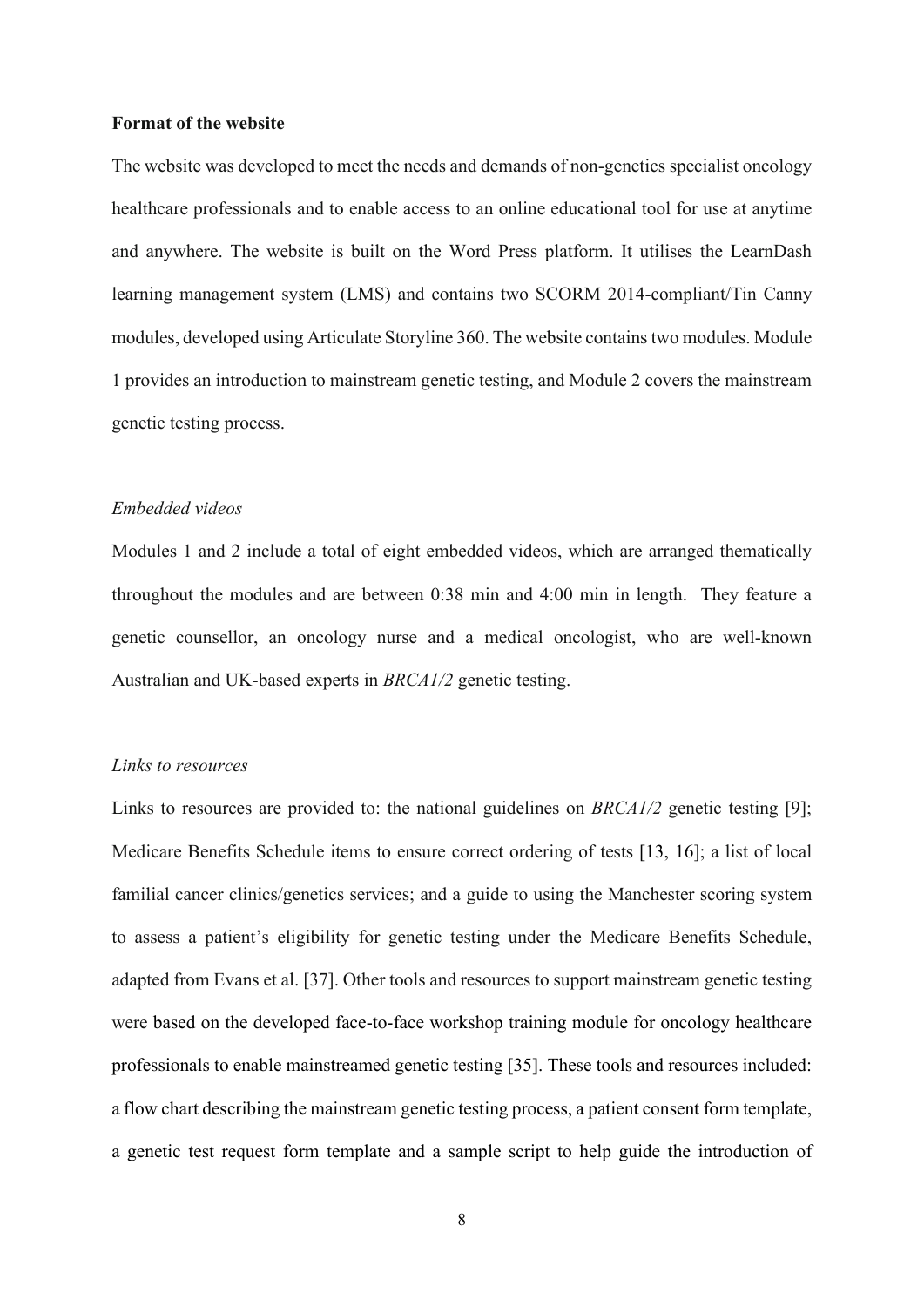mainstream genetic testing to patients. Two patient education brochures are also included: (i) on *BRCA1/2* genetic testing in women newly diagnosed with ovarian cancer (developed as part of the previous workshop training [35]), and (ii) on treatment-focused genetic testing for women newly diagnosed with breast cancer [27]. Finally, a fact sheet on life insurance and genetic testing is included.

#### **Content of the website**

# *Module 1: Introduction to mainstream genetic testing*

Module 1 consists of 19 content screens covering: an introduction to mainstream genetic testing of *BRCA1/2*, fundamentals of genetics and an overview of genetic testing. The content screens are followed by reinforcing activities consisting of seven screens with open-ended, true/false questions and multiple-choice items. See Figure 1 for examples of reinforcing activities. Instructions ask users to check their understanding of the information provided in the module by checking their answers against the summary screens following these reinforcing questions. Module 1 includes two summary screens.

# [Insert Figure 1 about here]

#### *Module 2: The mainstream genetic testing process*

Module 2 consists of 34 content screens covering: tools and resources to support mainstream genetic testing of *BRCA1/2*; assessment that the patient meets the eligibility criteria for Medicare funded genetic testing; introduction to mainstream genetic testing, consenting patients for testing and organising the test; receiving, interpreting and giving genetic test results; referral to the local familial cancer clinic/genetic service; and questions patients are asked during the mainstream genetic testing process. The content screens are once again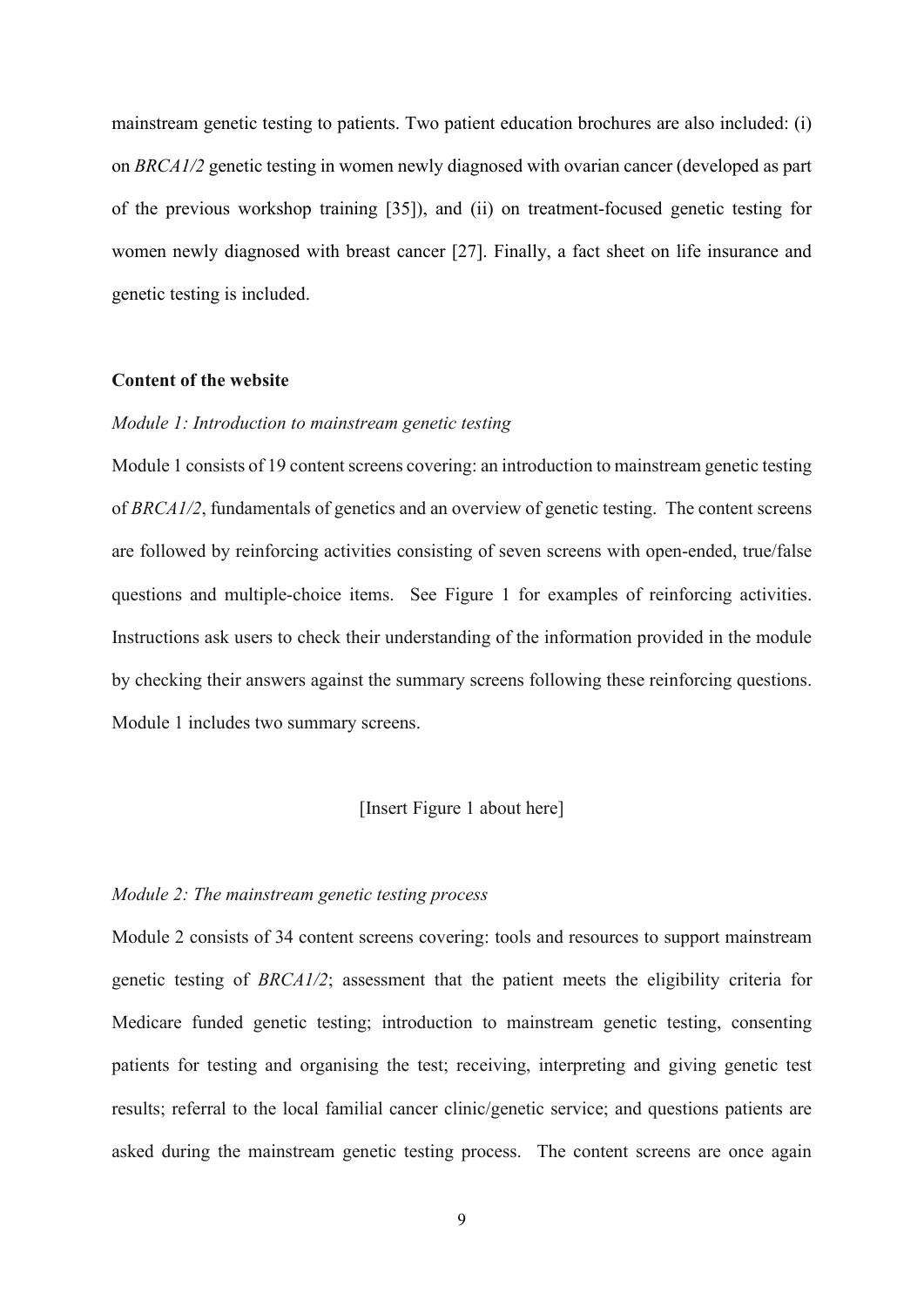followed by reinforcing activities consisting of eight screens with questions, followed by three summary screens.

#### **Evaluation of the communication skills and genetic literacy training program**

## *Participants*

Individuals were deemed eligible to participate if they were oncology healthcare professionals and provided care to oncology patients in Australia, including medical or radiation oncologists, gynae-oncologists, surgeons, and oncology nurses. These professional groups were included because they were either already discussing genetic and genomic testing with patients or were likely to do so in the future.

## *Recruitment*

Oncology healthcare professionals were identified through relevant professional organisations: Clinical Oncological Society of Australia, Medical Oncology Group of Australia, Royal Australian and New Zealand College of Radiologists, Royal College of Surgeons and Cancer Nurses Society of Australia. Invitation emails were sent via these organisations or invitations were included in the organisations' newsletters. Interested healthcare professionals were directed to click on a link to access the training program, work through the website, access the link to the Participant Information and Consent form and then asked to immediately complete the survey. The online survey software Qualtrics was used to administer these surveys.

## *Measures*

The online survey was adapted from a previously used survey instrument [38] (Supplementary File 1). It included the following measures: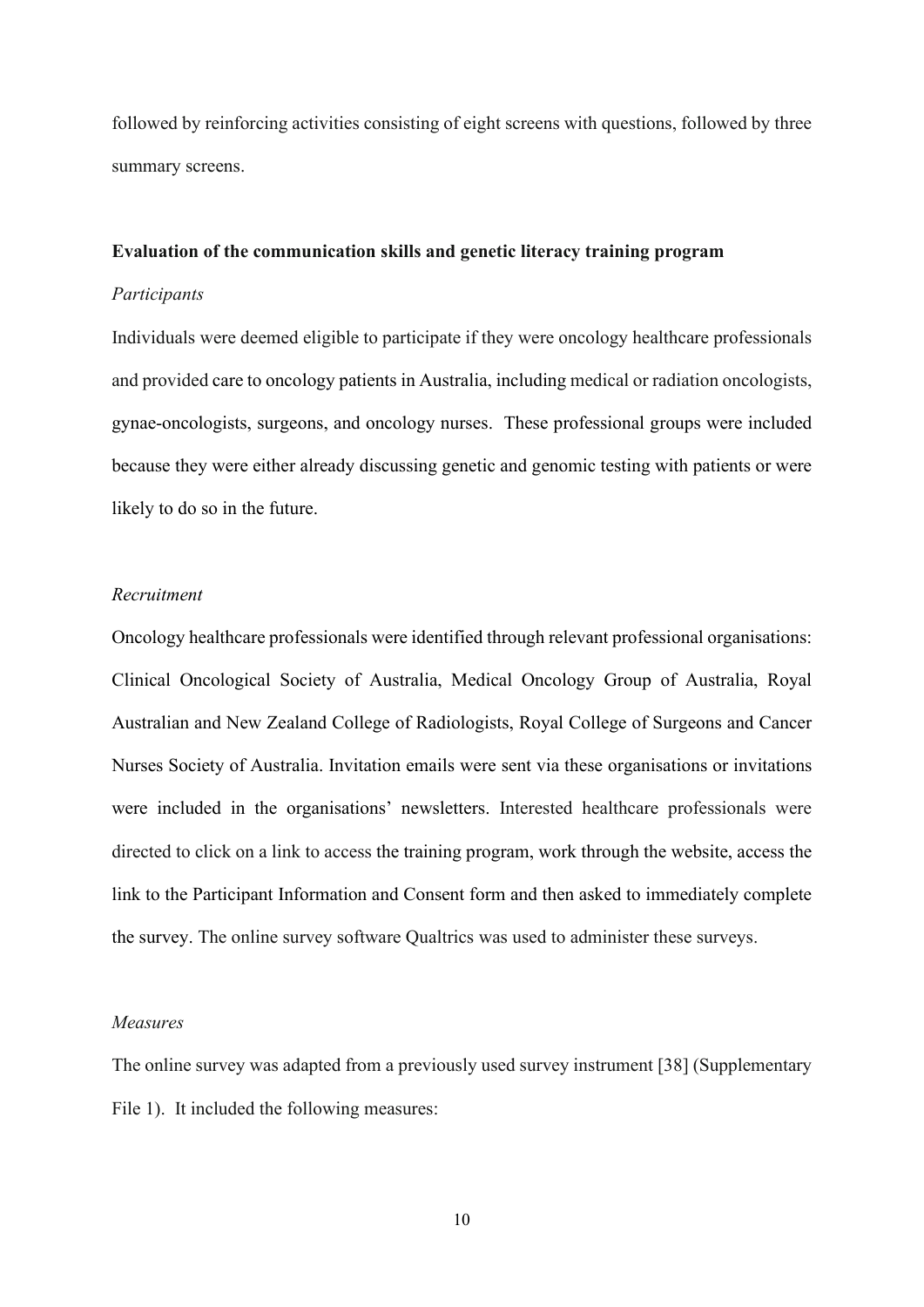*Socio-demographic and professional details.* Gender, age, professional background, work setting, length of practice in current field as well as current frequency of discussing genetic testing with patients were assessed.

*Experience of using and satisfaction with the online program.* Fifteen items with Likert-type and open-ended response options assessed: use of the program; preferences for length of program; satisfaction with different components of the website including: perceived relevance, usefulness and acceptability; and perceived helpfulness of program in terms of improving understanding and skills relating to communicating with breast and ovarian cancer patients about genetic testing. In addition, participants were asked to rate (using Likert-type response options) each of the two modules in terms of whether they were: clearly presented, informative, adequate, appropriate, relevant to their work, and useful to their work.

*Self-rated competence in communicating with breast and ovarian cancer patients about genetic testing.* Five items, adapted from two previous communication skills training studies [39], assessed self-rated competence in communicating with patients about genetic testing, using Likert-type response options anchored from 'Strongly disagree' to 'Strongly agree' (for example, 'Now that I have completed the training program, I feel confident in communicating with breast and ovarian cancer patients about genetic testing').

## **Data analysis**

Data were analysed using the Statistical Program for the Social Sciences Version 25. Basic descriptive statistics, including means, medians, percentages, ranges and standard deviations were calculated to describe the sample and responses.

## **Results**

## *Socio-demographic and professional characteristics*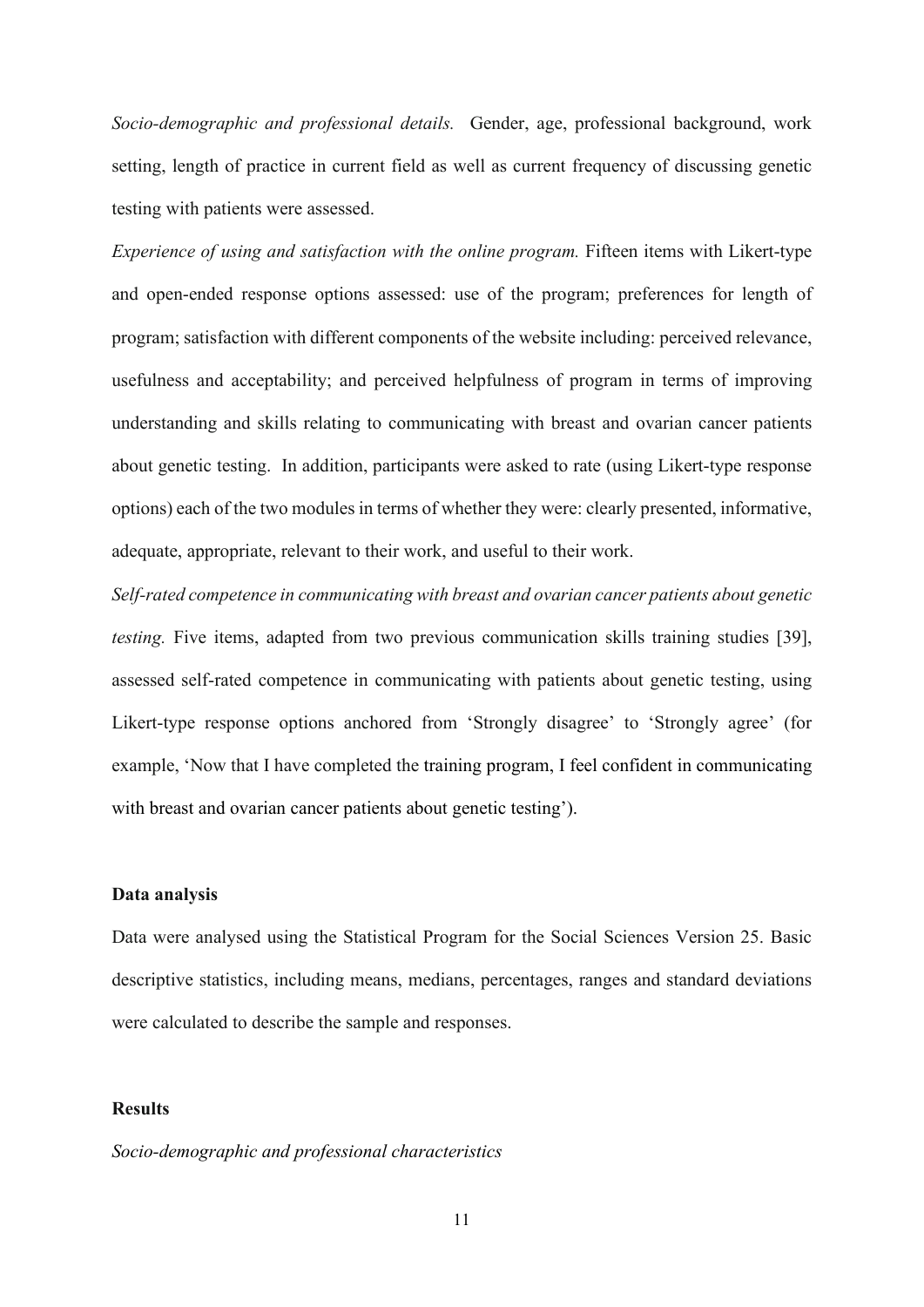Thirty-two individuals completed the questionnaire. Demographic and professional characteristics of participants are shown in Table 1. Fourteen (44%) were medical oncologists or medical oncology trainees, 1 (3%) was a gynae-oncologist, 5 (16%) were surgeons, 11 (34%) were nurses and one was an oncology pharmacist. Twenty-five (75%) were female. Five (16%) reported never discussing genetic testing with patients, nine (28%) discussed genetic testing 1- 5 times a year, while five each discussed it 6 to 10 (16%) and 11-20 (16%) times a year, and 8 >20 (25%) times a year.

## [Insert Table 1 about here]

#### *Experience of using, and overall satisfaction with, the online program*

All participants completed all sections of the program, and 75% completed it in one sitting. The time taken to complete the program varied, with three (9%) taking <30 minutes, eight (25%) 31-45 minutes, 14 (44%) 46-60 minutes and seven (22%) 61-90 minutes. Thirty (94%) believed that the length of the online training program was about right, and two (6%) thought it was too short. Fourteen (44%) were very satisfied, and 17 (53%) were satisfied with the information contained in the program, while one (3%) was neither satisfied nor dissatisfied. Similarly, 8 (25%) of participants reported finding the program "extremely helpful", 19 (59%) "very helpful" and five (16%) "satisfactory" in giving them an understanding of issues relating to communicating with breast and ovarian cancer patients about genetic testing. Twenty-nine (94%) stated that they gained new skills from the program relating to communicating with breast and ovarian cancer patients about genetic testing. Twenty-two (73%) percent believed that the videos in the program were useful in showing the issues related to genetic testing as experienced by oncology healthcare professionals, while one (3%) did not believe so and seven (23%) were unsure. Thirty participants (100%, disregarding two participants where data were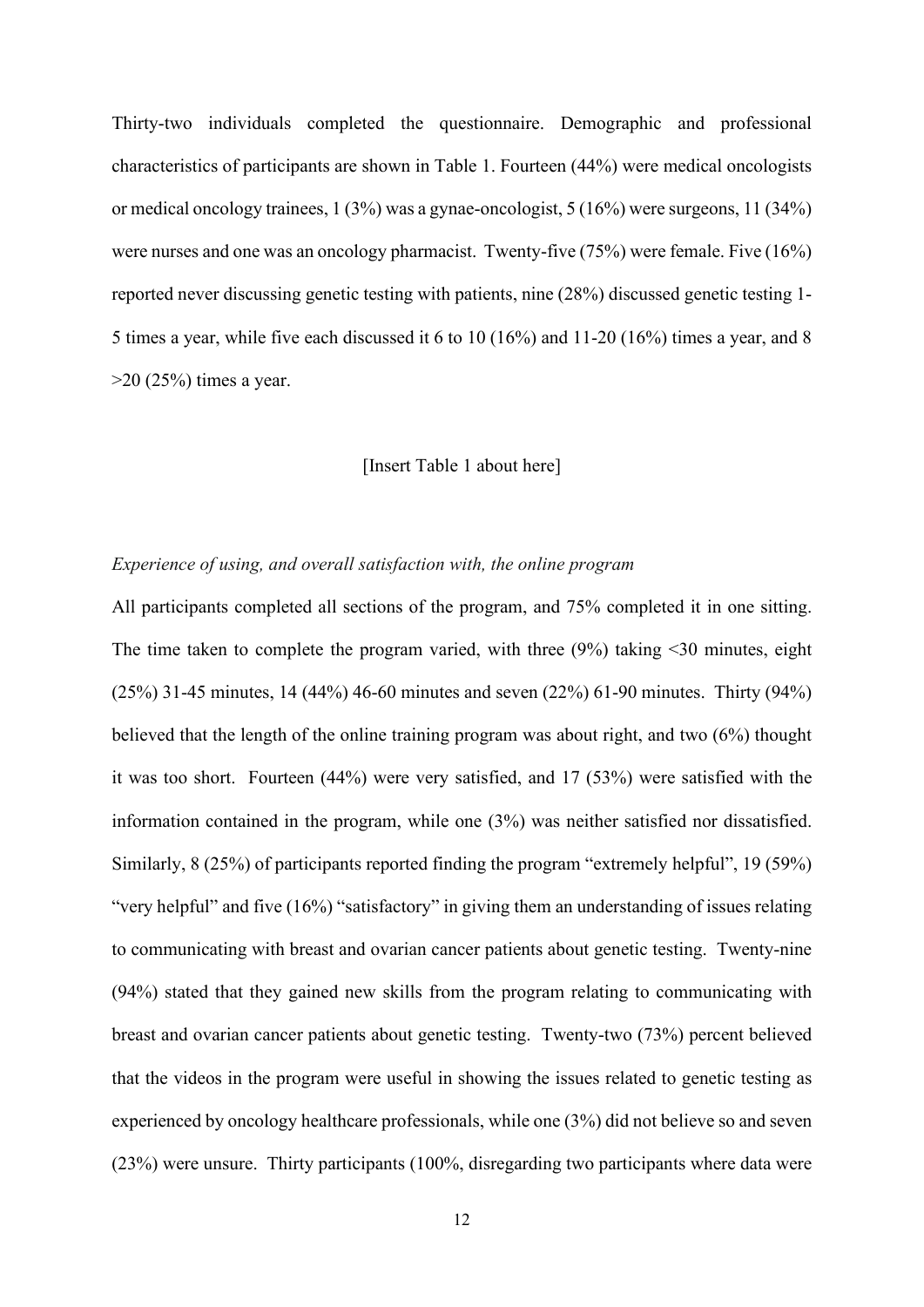missing) considered that the online format was appropriate for the program, that the additional resources contained in the training program were easily accessible, that the program was easy to use, and that they would recommend it to their professional colleagues.

#### *Satisfaction with the modules of the online program*

Figure 1 displays the satisfaction with the modules of the online program. Between 70% and 90% of the participants thought that both modules were "very" clearly presented, informative, appropriate, relevant and useful for participants' work, while between 10% and 33% provided an endorsement of "somewhat" regarding these attributes.

# [Insert Figure 2 about here]

*Self-rated competence in communicating with breast and ovarian cancer patients about genetic testing* 

Table 2 shows the responses to five items, which assessed self-rated competence in communicating with breast and ovarian cancer patients about genetic testing. For example, 19 (61%) of participants "somewhat agreed" and 10 (32%) "strongly agreed" they were confident in communicating with breast and ovarian cancer patients about genetic testing after they completed the program, while 2 (7%) "neither agreed nor disagreed".

[Insert Table 2 about here]

# *Suggestions for improvements*

A number of participants made suggestions for improvements in response to open-ended questions related to several themes: (i) resources (e.g. offer additional links to gain more in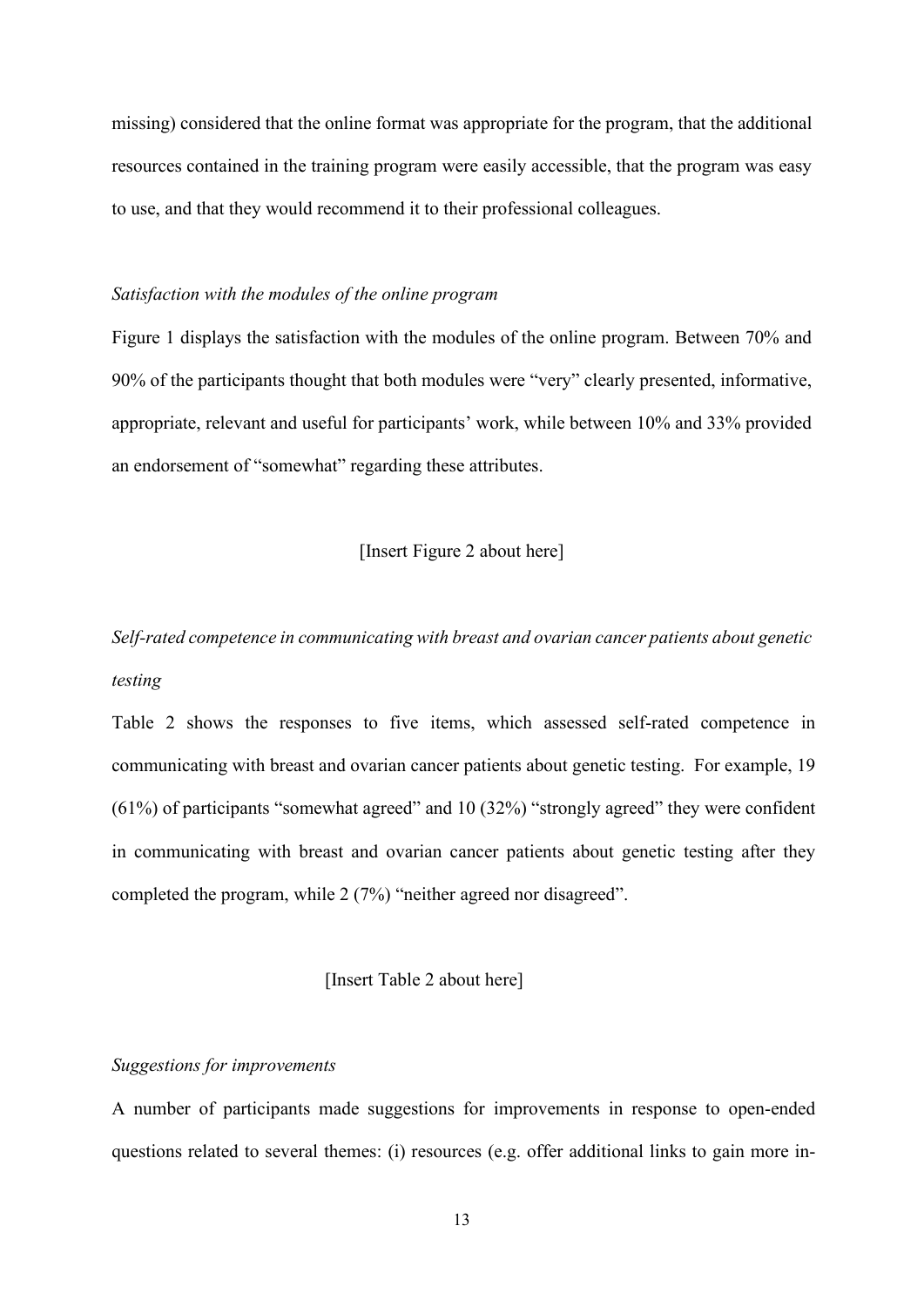depth knowledge for those who are interested, provide the option of downloading slides or a summary of the training website); (ii) provide more opportunities for clinicians who are time poor (e.g. shorten the videos to enable those who are time poor to watch them); (iii) generalisability (e.g. offer more information about genetic testing in other contexts, for example *BRCA1/2-*positive pancreatic cancer, as well as other inherited conditions and provide training which targets pathogenic variants in genes other than *BRCA1/2)*; (iv) practice/rehearsal (e.g. provide an opportunity to practice Manchester scoring [37]; (v) complex scenarios (e.g. provide information on how to proceed if patients have family members who have already been tested and have been found to be negative, but the family is still at high risk); and (vi) updates (e.g. offer updates to the program to be emailed to people who have completed the program to allow them to keep their knowledge current).

# **Discussion**

While online training programs have been developed for a range of healthcare professionals in many different healthcare contexts (see [32-34]), we are not aware of any that specifically trained medical specialists in cancer genetics, although Houwink et al. developed and tested a website to train general practitioners in the Netherlands in cancer genetics [7, 40]. Thus, our website fills an important gap in the suite of training resources available for non-genetics healthcare professionals in Australia and is one of the first internationally to specifically focus on mainstreaming of germline testing for cancer genetics.

The current pilot study surveyed predominantly medical oncologists, surgeons and oncology nurses who had completed the program in relation to satisfaction with, and acceptability of, the online program as well as self-rated competence in communicating with breast and ovarian cancer patients about genetic testing following program completion. The majority of participants were satisfied with the information contained in the program, found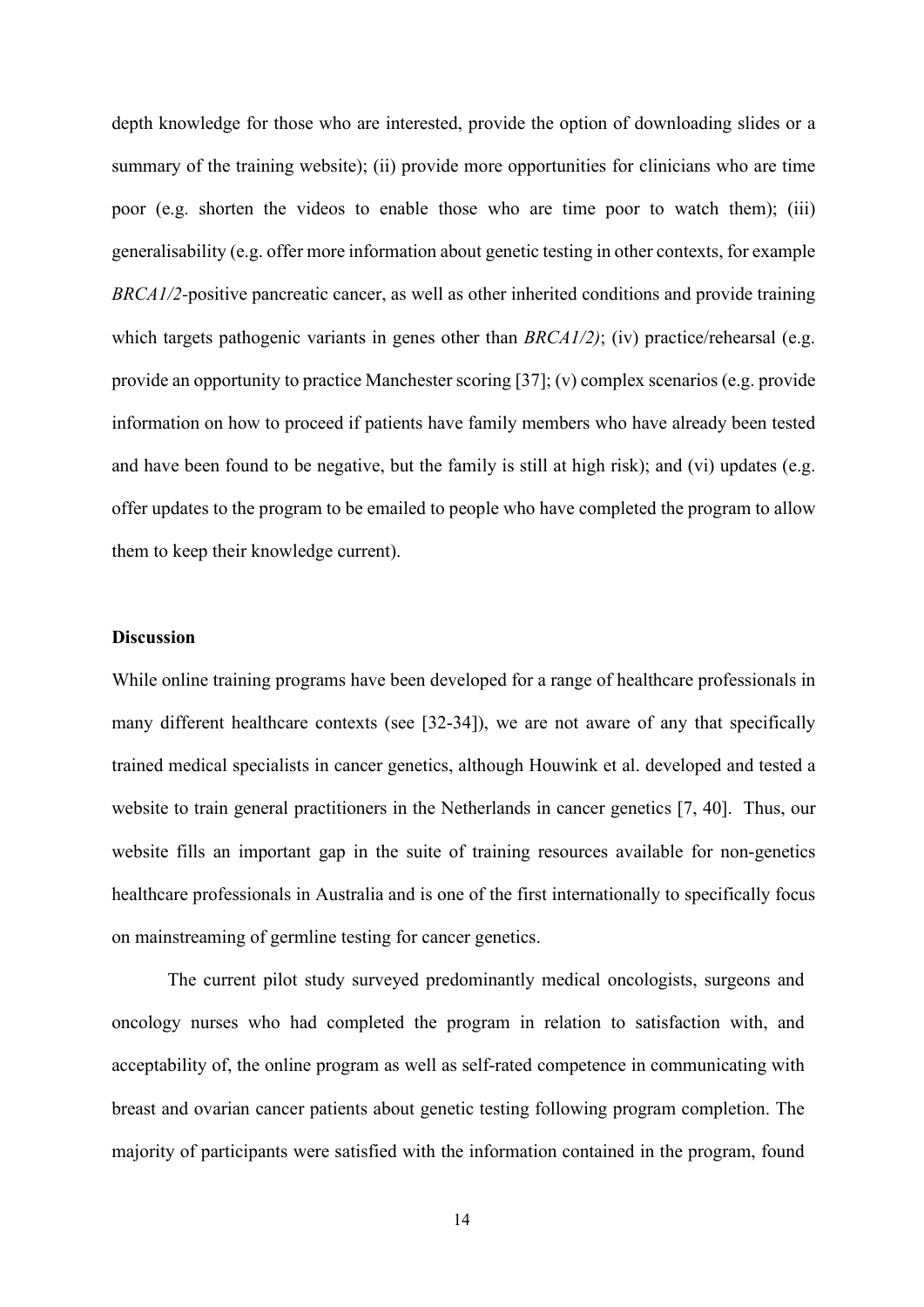the program helpful and reported that they had gained new skills from the program relating to communicating with breast and ovarian cancer patients about genetic testing. None reported that the training program was too long, indicating that busy oncology healthcare professionals did not find the time to complete the training onerous. Following completion of the training program, most participants reported that they were confident in communicating with breast and ovarian cancer patients about genetic testing. These findings demonstrate that the online training program was successful in meeting its objectives.

Participants also made a number of suggestions for improvements including providing training about genetic testing in other contexts, for example *BRCA1/2-*positive pancreatic cancer as well as training which targets pathogenic variants in genes other than *BRCA1/2.*  These results indicate that a whole suite of training interventions may be needed to meet oncology healthcare professionals' current needs to cover the increased range of germline testing in different cancers where testing is already being offered. Indeed, when this training website was first developed, the intention was to be able to modify it and add more modules to it, as more cancers could be tested under the Medicare Benefits Scheme in the future, e.g. colorectal cancers. A web portal with a wide range of different modules for users to choose from may be ideally suited to meet healthcare professionals' needs. A core module with generic content might be presented, together with specific modules that address diseasespecific issues. This approach has been shown to work well in other contexts [41]. The current website and its evaluation will provide some guidance as to the possible contents of individual modules comprising such web portals. Other suggestions for improvements made by participants included emailing updates to the program to people who have completed the program to allow them to keep their knowledge current. Other options for updating may include regular webinars, where those who have previously completed the training program are invited.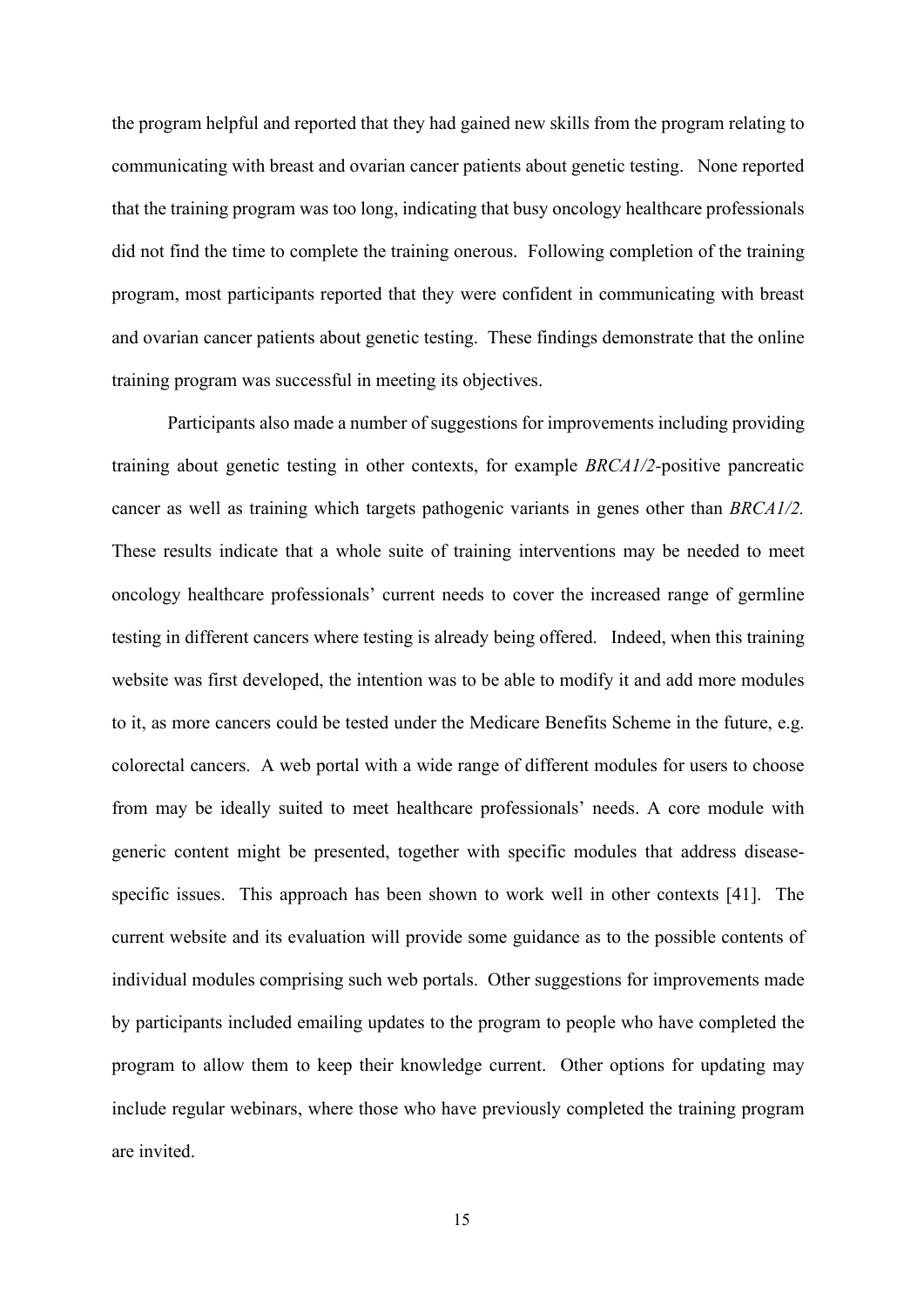During the COVID-19 pandemic, online teaching has become more common and acceptable due to restrictions on travel and conference attendance [42, 43]. It provides a costeffective strategy for dissemination of new knowledge and skills training that ensures healthcare professional safety. Another approach has been to use videos in a webinar or have an actor playing the role of the patient in webinars for interactions to be practiced, rather than "live" at a central venue. This program could be adapted to such an approach. As genetic testing results may also be delivered via telehealth, this approach allows participants to learn how to use this medium effectively.

About one quarter of participants did either not believe that the videos in the program were useful or were unsure. The videos featured experts in cancer genetics, rather than professional actors, reflecting the low budget we had available. It is possible that more sophisticated videos, e.g. professionally produced videos featuring actors to play the role of patients and healthcare professionals to engage users in experiential learning activities, might have resulted in higher participant satisfaction. We have recently demonstrated that an online training website with video-based patient vignettes using professional actors can be used successfully to show exemplary clinician behaviours in the context of communication skills training in oncology [38]. Similar videos could be produced for training in cancer genetics, and such videos could be adapted for use in "live" webinars and training with actors. The recent Australian survey of medical specialists regarding their continuing education needs relating to genomic medicine shows that participants believed that experiential learning in genomic medicine was necessary to develop the confidence and skills needed for clinical care [22]. Hence, an important aim of future research should be to develop communication skills training programs specific to cancer genetics incorporating experiential learning activities. Such learning activities could incorporate watching videos and practicing with peers. Studies using similar experiential learning have demonstrated that communication skills training of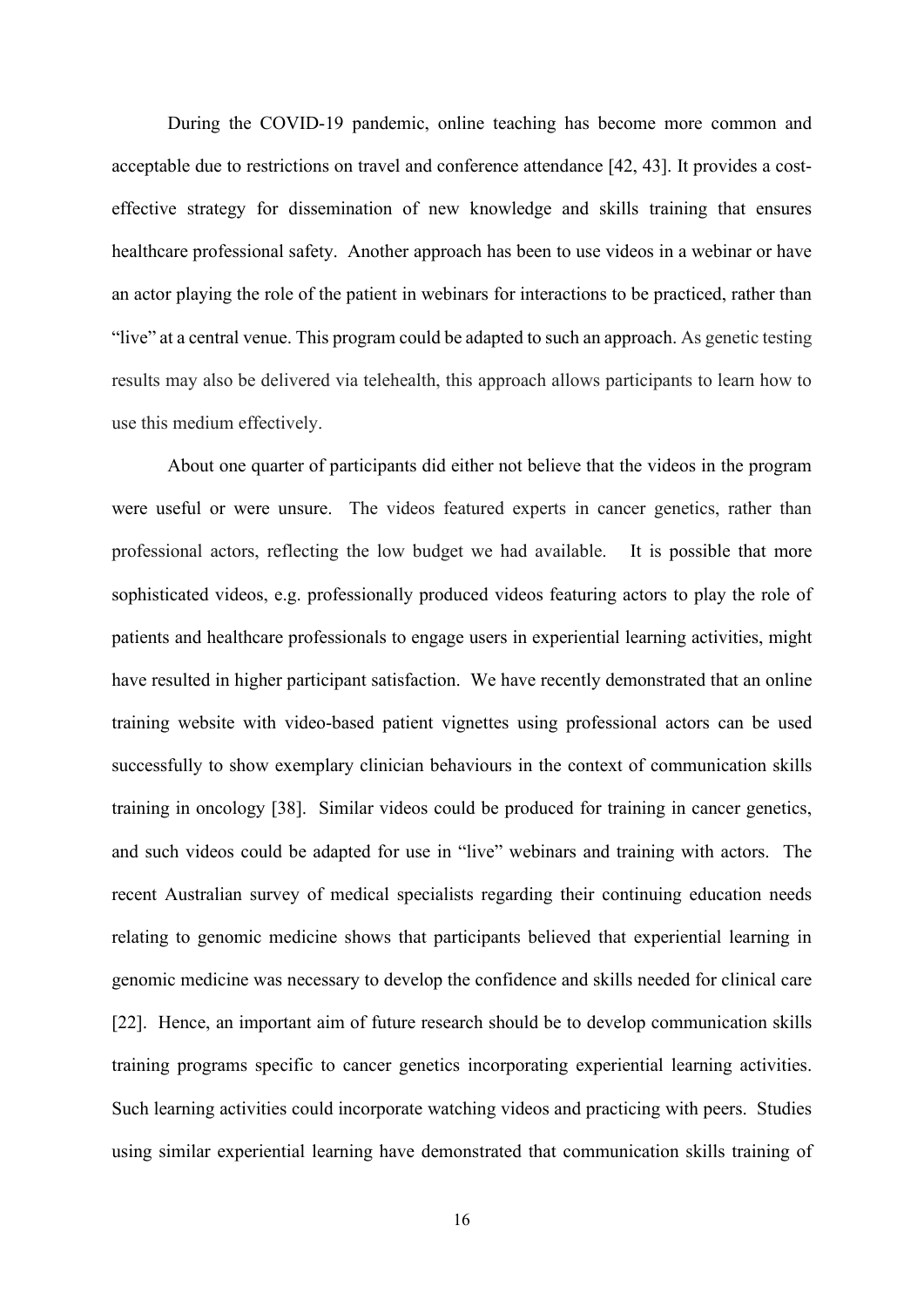oncologists increases the number of observable communication skills utilised by specialists in both simulated and actual consultations following training [45, 46].

The limitations of this study should be mentioned. First, it is unknown how many participants received the invitation to the study, and therefore it is not possible to report the response rate and assess participation bias. Oncology healthcare professionals were asked whether they had gained new skills from the program; however, this question should have been asked differently given they have not yet had an opportunity to use these new skills in practice. A follow-up assessment (e.g. six months after completion of the modules) would have been helpful to assess whether there was a gain in skills. Participants were asked to self-rate competence, and we did not objectively measure competence. Future studies should record consultations involving patients to demonstrate actual increases in the quality of communication and include direct assessments of patient outcomes as well as measurements against published competencies [47]. Another limitation was that the modules were restricted to genetic testing in the *BRCA1/2* genes and did not include testing of other breast and ovarian cancer genes. Given the promising results from this pilot study, future studies should include randomised trials to evaluate whether the program changes clinical practice and improves patient outcomes. Future studies should also assess whether the online program actually leads to an increase in the use of genetic testing. Moreover, future studies should compare the effects of online training to blended models that combine some face-to-face with online learning.

## **Declarations**

#### *Conflicts of interest*

Margaret Gleeson and Maira Kentwell declare remunerated consultant roles with the company AstraZeneca with respect to activities unrelated to this article. Paula Woodward had a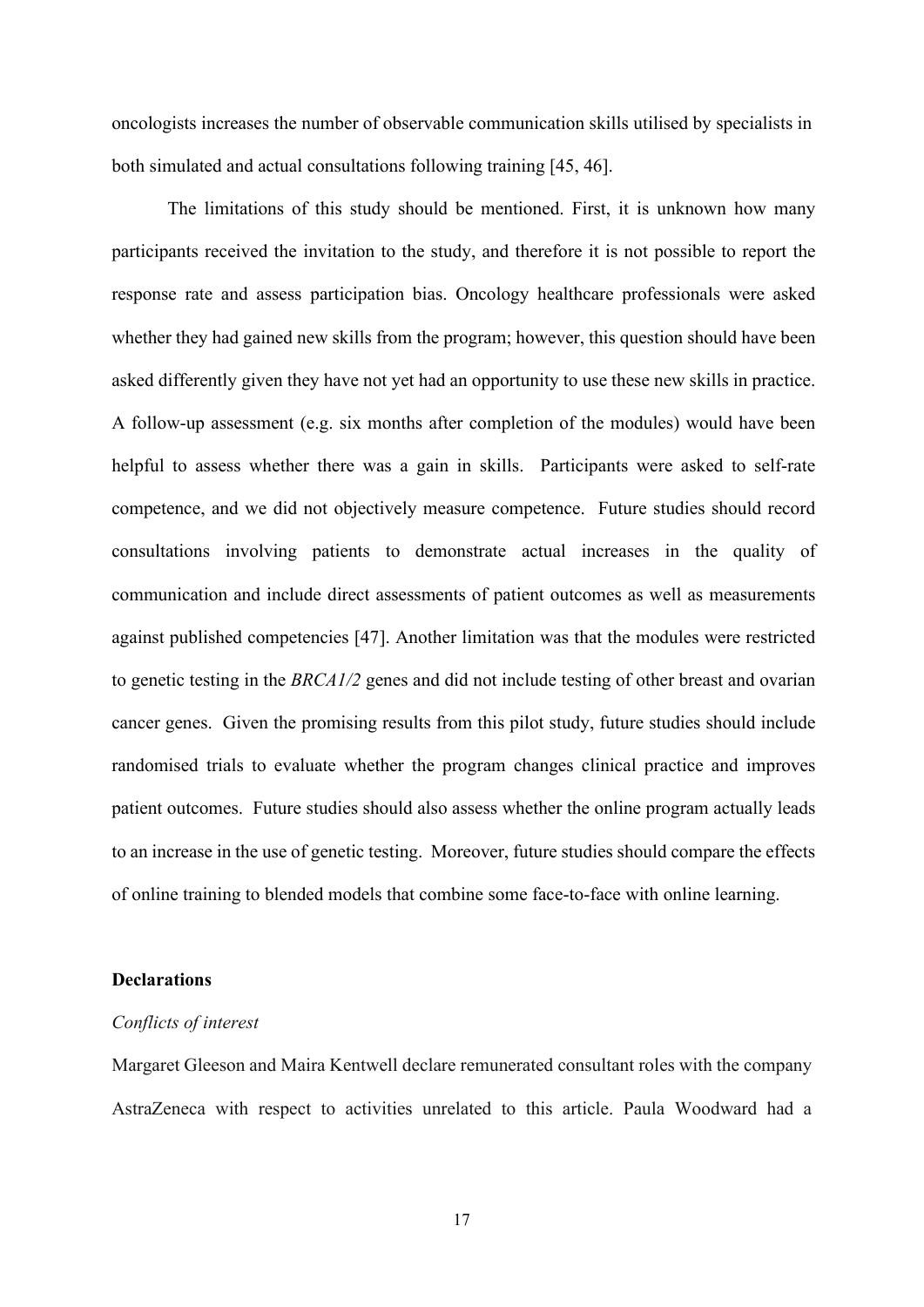remunerated consultant role with respect to the current study. The other authors declare that they have no conflicts of interest.

# *Availability of data and materials*

Data will be made available upon reasonable request.

## *Author contributions*

Bettina Meiser: Conceptualization, Methodology, Formal Analysis, Investigation, Writing Original Draft, Writing – Review & Editing, Funding Acquisition. Paula Woodward: Conceptualization, Methodology, Writing – Review & Editing, Funding Acquisition. Margaret Gleeson: Conceptualization, Methodology, Writing – Review & Editing. Maira Kentwell: Conceptualization, Methodology, Writing – Review & Editing. Helen Mar Fan: Conceptualization, Methodology, Writing – Review & Editing. Yoland Antill: Conceptualization, Methodology, Writing – Review & Editing. Phyllis Butow: Conceptualization, Methodology, Writing – Review & Editing. Frances Boyle: Conceptualization, Methodology, Writing – Review & Editing. Megan Best: Conceptualization, Methodology, Writing – Review & Editing. Natalie Taylor: Conceptualization, Methodology, Writing – Review & Editing. Katy Bell: Conceptualization, Methodology, Writing – Review & Editing. Writing – Review & Editing. Kathy Tucker: Conceptualization, Methodology, Writing – Review & Editing.

## *Ethics approval*

This study was approved by the University of New South Wales (UNSW) Human Research Ethics Advisory Panel (Biomedical), approval number 180586.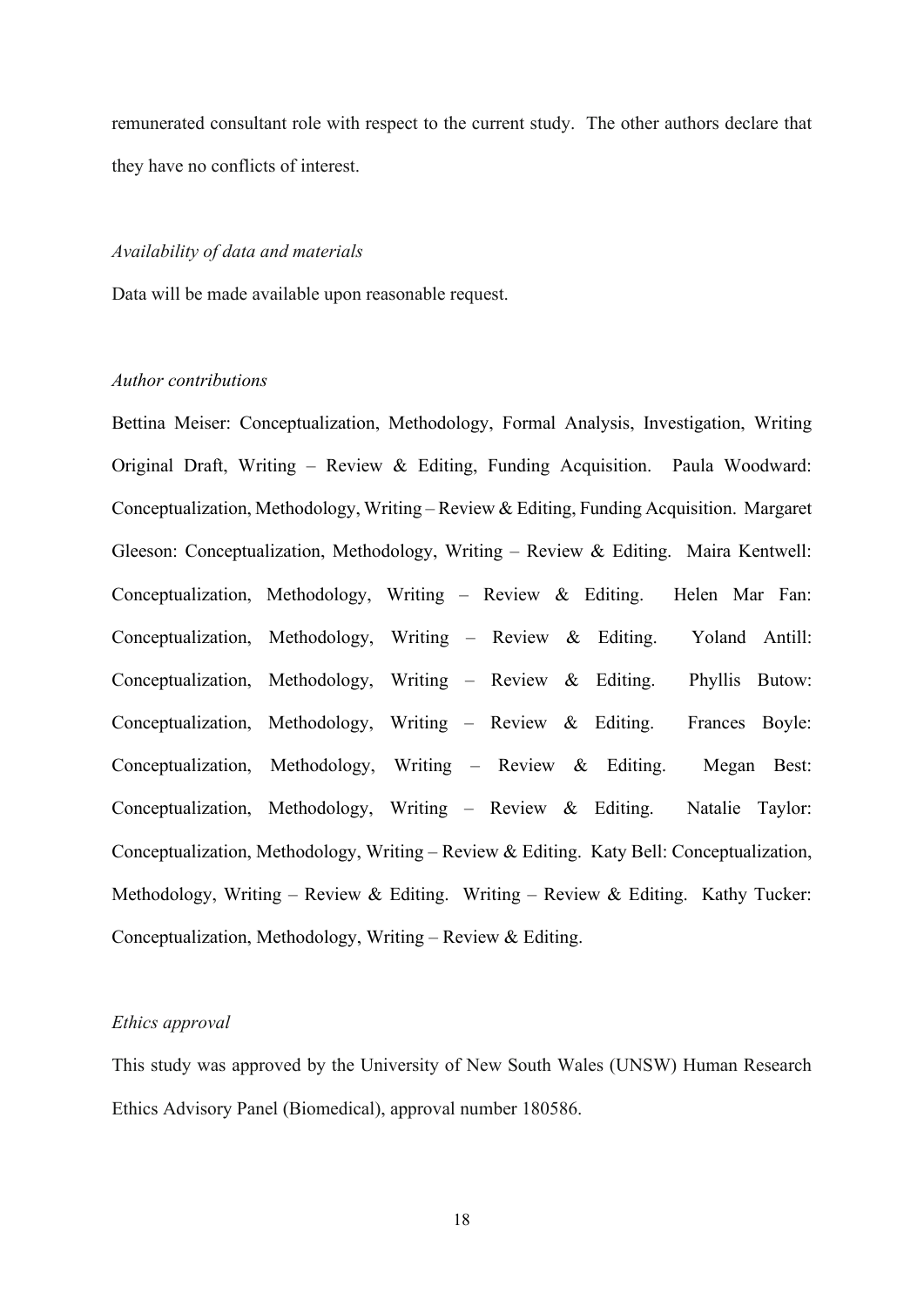# *Consent to participate*

Informed consent was sought from all research participants.

*Consent for publication*

Not applicable.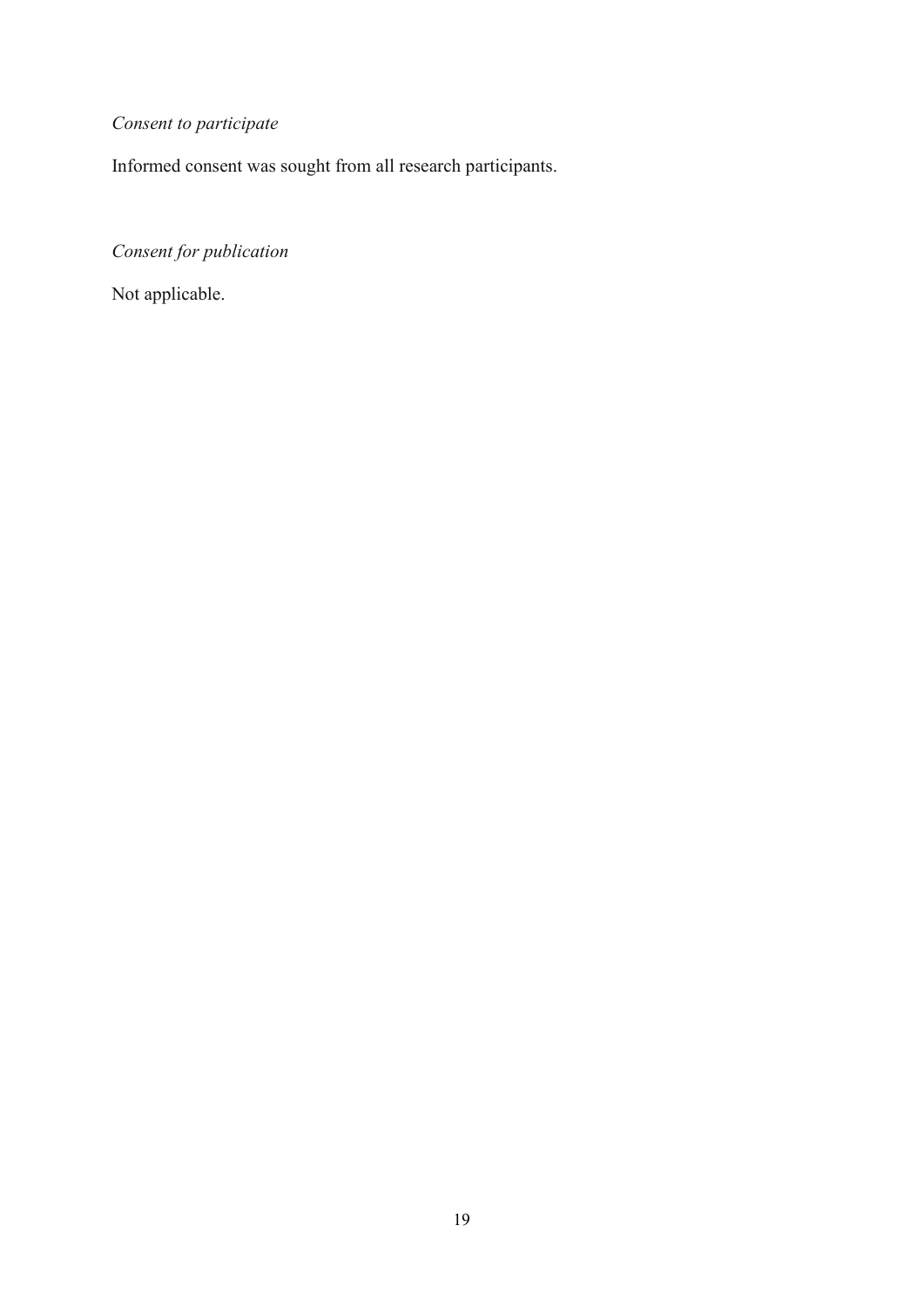#### **References**

1. Moore K, Colombo N, Scambia G, et al. (2018) Maintenance Olaparib in Patients with Newly Diagnosed Advanced Ovarian Cancer. N Engl J Med 379: 2495-505 DOI 10.1056/NEJMoa1810858.

2. Puiade-Lauraine E, Ledermann J, Selle F, et al. (2017) Olaparib tablets as maintenance therapy in patients with platinum- sensitive, relapsed ovarian cancer and A BRCA1/2 mutation (SOLO2/ENGOT-Ov21): a double-blind, randomised, placebocontrolled, phase 3 trial. Lancet 8(9): 1274-84 DOI 10.1016/S1470-2045(17)30469-2

3. Mirza M, Monk B, Herrstedt J, et al. (2016) Niraparib Maintenance Therapy in Platinum-Sensitive, Recurrent Ovarian Cancer. N Engl J Med 375: 2154-64 DOI 10.1056/NEJMoa1611310

4. Hartmann LC, Schaid DJ, Woods JE, et al. (1999) Efficacy of bilateral prophylactic mastectomy in women with a family history of breast cancer. N Engl J Med 340(2): 77-84 DOI 10.1056/NEJM199901143400201

5. Evans D, Ingham S, Baildam A, et al. (2013) Contralateral mastectomy improves survival in women with BRCA1/2-associated breast cancer. Breast Cancer Res Treat 140(1): 135-42 DOI 10.1007/s10549-013-2583-1

6. Rebbeck TR, Friebel T, Lynch HT, et al. (2004) Bilateral prophylactic mastectomy reduces breast cancer risk in BRCA1 and BRCA2 mutation carriers: the PROSE Study Group.[see comment]. J Clin Oncol 22(6): 1055-62 DOI 10.1200/JCO.2004.04.188

7. George A, Riddell D, Seal S, et al. (2016) Implementing rapid, robust, cost-effective, patient-centred, routine genetic testing in ovarian cancer patients. Sci Report 6: 29506 DOI 10.1038/srep29506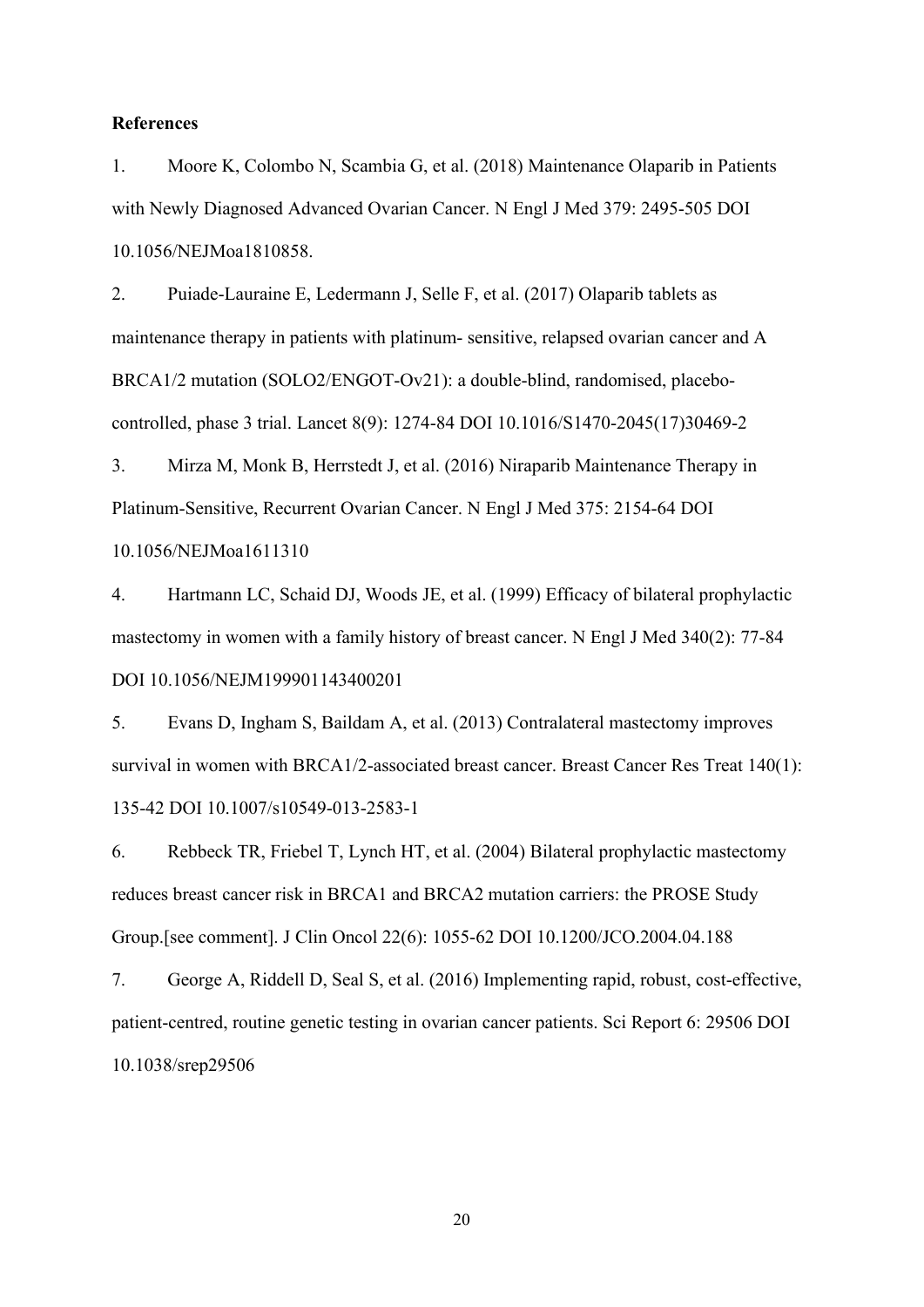8. Kentwell, Dow E, Y A, et al. (2017) Mainstreaming cancer genetics: A model integrating germline BRCA testing into routine ovarian cancer clinics. Gynecol Oncol 145: 130-6 DOI 10.1016/j.ygyno.2017.01.030

9. Cancer Institute New South Wales (2021) BRCA1 and BRCA2 genetic testing. eviq.org.au. Accessed on 1 February 2021. (14/02/2020):

10. National Institute for Health and Care Excellence, United Kingdom (2013) Familial breast cancer: Classification and care of people at risk of familial breast cancer and management of breast cancer and related risks in people with a family history of breast cancer.

11. Meiser B, Tucker K, Friedlander M, et al. (2008) Genetic counselling and testing for inherited gene mutations in newly diagnosed patients with breast cancer: A review of the existing literature and a proposed research agenda. Breast Canc Res 10: 216

12. Trainer A, Lewis C, Tucker K, Meiser B, Friedlander M, Ward R (2010) Treatmentfocused genetic assessment in breast cancer - the evolving role of the familial cancer services. Nature Reviews Clinical Oncology 7: 708-17

13. Department of Health AG (2021) Medicare Benefits Schedule

<http://www9.health.gov.au/mbs/fullDisplay.cfm?type=item&q=73295&qt=item>

Accessed on 3 February 2021

14. Tung N, Garber J (2018) BRCA1/2 testing: therapeutic implications for breast cancer management. Br J Cancer 119(2): 141–52 DOI 10.1038/s41416-018-0127-5

15. Aronson N (2015) Making personalized medicine more affordable. Ann N Y Acad Sci 1346(1): 81-9 DOI 10.1111/nyas.12614

16. Department of Health AG (2021) Medicare Benefits Schedule <http://www9.health.gov.au/mbs/fullDisplay.cfm?type=item&q=73296&qt=ItemID>

Accessed on 3 February 2021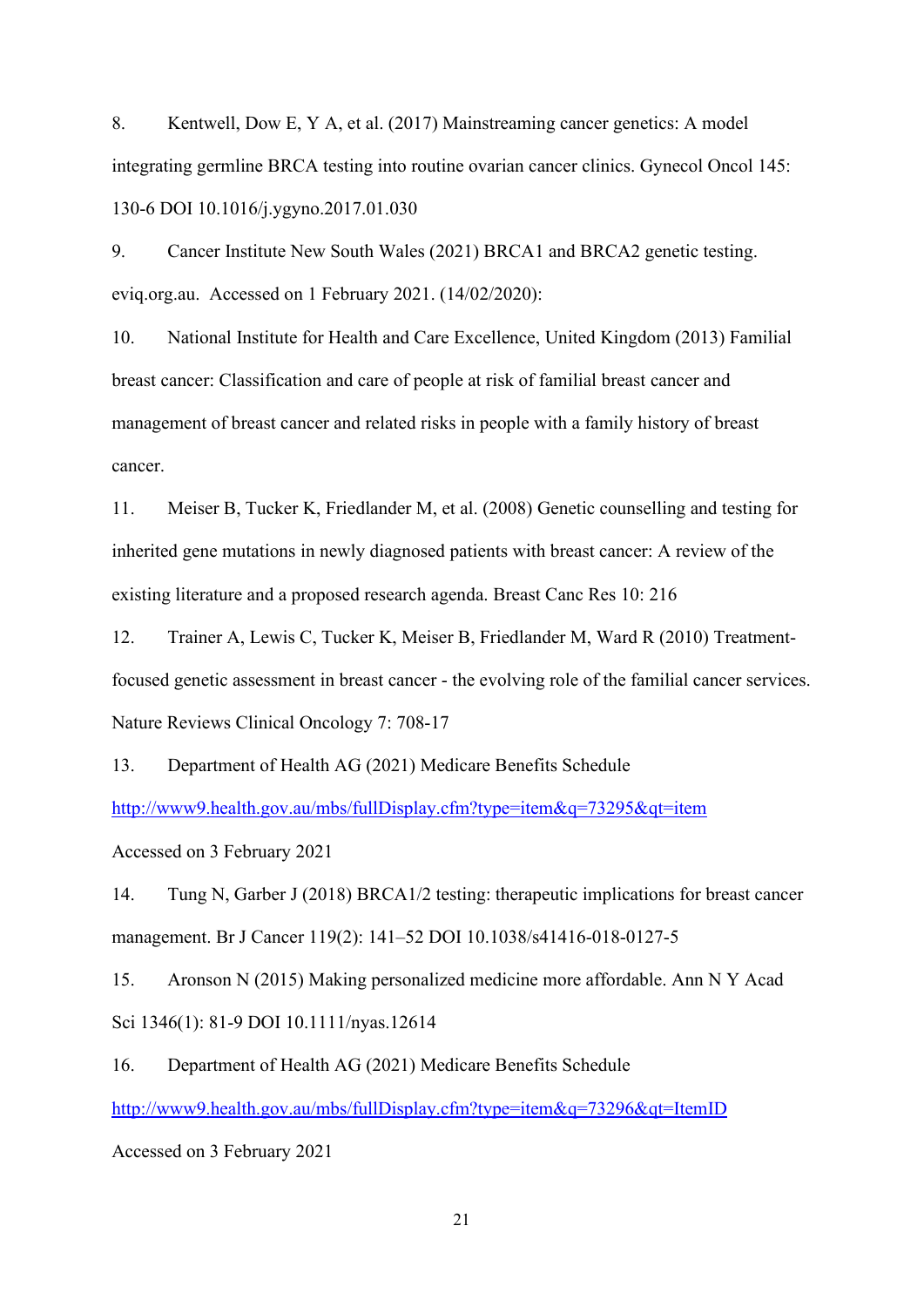17. Chow-White P, Ha D, Laskin J (2017) Knowledge, attitudes, and values among physicians working with clinical genomics: a survey of medical oncologists. Human Resourc Health 15: 42 DOI 10.1186/s12960-017-0218-z

18. Douma K, Smets E, Allain D (2016) Non-genetic health professionals' attitude towards, knowledge of and skills in discussing and ordering genetic testing for hereditary cancer. Fam Cancer 15(2): 341-50 DOI 10.1007/s10689-015-9852-6

19. Giardello FM, Brensinger JD, Petersen GM, et al. (1997) The use and interpretation of commercial APC gene testing for familial adenomatous polyposis. N Engl J Med 336: 823-7 DOI 10.1056/NEJM199703203361202

20. Wideroff L, Vadaparampil S, Greene M, Taplin S, Olson L, Freedman A (2005) Hereditary breast/ovarian cancer and colorectal cancer genetics knowledge in a national sample of US physicians J Med Genet 42(10): 749-55 DOI 10.1136/jmg.2004.030296

21. Dung Ha V, Frizzo-Barker J, Chow-White P (2018) Adopting clinical genomics: a systematic review of genomic literacy among physicians in cancer care. BMC Med Genom 11: 18 DOI 10.1186/s12920-018-0337-y

22. McClaren M, Crellin E, Janinski M, et al. (2020) Preparing Medical Specialists for Genomic Medicine: Continuing Education Should Include Opportunities for Experiential Learning. Front Genet 11: 151 DOI 10.3389/fgene.2020.00151

23. Christianson C, Potter Powell K, Estabrooks Hahn S, et al. (2012) The use of a family history risk assessment tool within a community health care system: views of primary care providers J Genet Couns 21(5): 652–61 DOI 10.1007/s10897-011-9479-1

24. Flynn B, Wood M, Ashikaga T, Stockdale A, Dana G, Naud S (2010) Research article Primary care physicians' use of family history for cancer risk assessment. BMC Fam Pract 11: 45 DOI 10.1186/1471-2296-11-45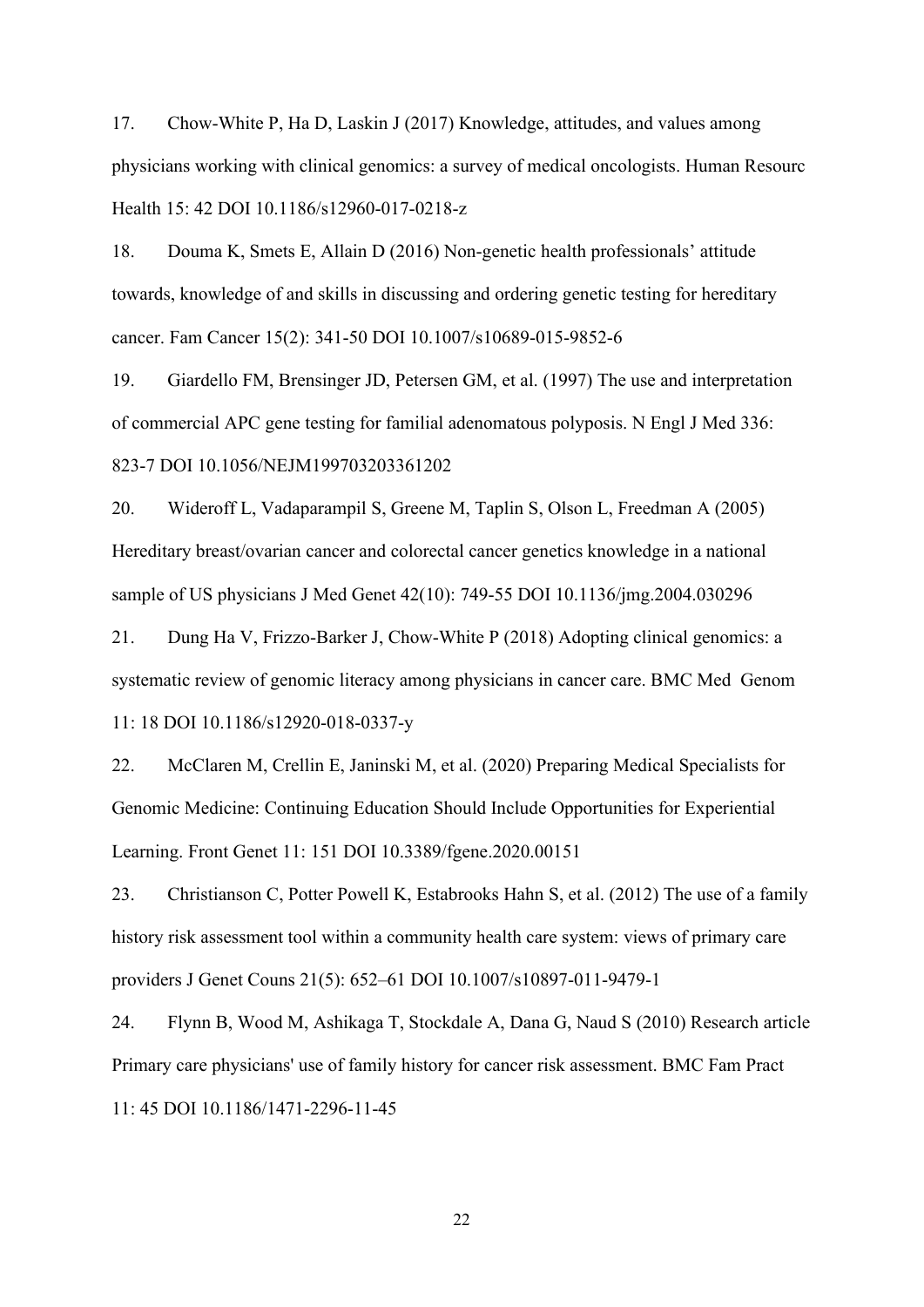25. Vadaparampil S, Scherr C, Cragun D, Malo T, Pal T (2015) Pre-test genetic counseling services for hereditary breast and ovarian cancer delivered by non-genetics professionals in the state of Florida. Clin Genet 87: 473–7 DOI 10.1111/cge.12405

26. Meiser B, Gleeson M, Kasparian N, et al. (2012) There is no decision to make: Experiences and attitudes toward treatment-focused genetic testing among women diagnosed with ovarian cancer. Gynecological Oncology 124: 153-7

27. Meiser B, Gleeson M, Watts K, et al. (2012) Getting to the point: what women newly diagnosed with breast cancer want to know about treatment-focused genetic testing. Oncol Nurs Forum 39(2): E101-29 DOI 10.1188/12.ONF.E101-E111

28. Gleeson M, Meiser B, Barlow-Stewart K, Trainer A, Friedlander M, Kasparian N (2013) What women want: Communication and information needs of women newly diagnosed with ovarian cancer regarding treatment focused genetic testing. Oncol Nurs Forum 40(3): 275-83 DOI 10.1188/13.ONF.40-03AP

29. Zilliacus E, Meiser B, Gleeson M, et al. (2012) Are we being overly cautious? A qualitative inquiry into the experiences and perceptions of treatment-focussed genetic testing for women recently diagnosed with breast cancer. Supp Care Canc 21(11): 2949-58

30. Department of Health (2018) Implementation Plan - National Health Genomics Policy www1.health.gov.au, 3 March 2021. Canberra, Australia,

31. National Health and Medical Research Council, Canberra, Australia (2015) Principles for the translation of 'omics'–based tests from discovery to health care.

32. Cook D, Levinson A, Garside S, et al. (2008) Internet-Based Learning in the Health Professions: A Meta-analysis JAMA 300(10): 1181-96 DOI 10.1001/jama.300.10.1181

33. Wutoh R, Boren S, Balas E (2004) eLearning: a review of Internet-based continuing medical education. J Contin Educ Health Prof 24(1): 20-30 DOI 10.1002/chp.1340240105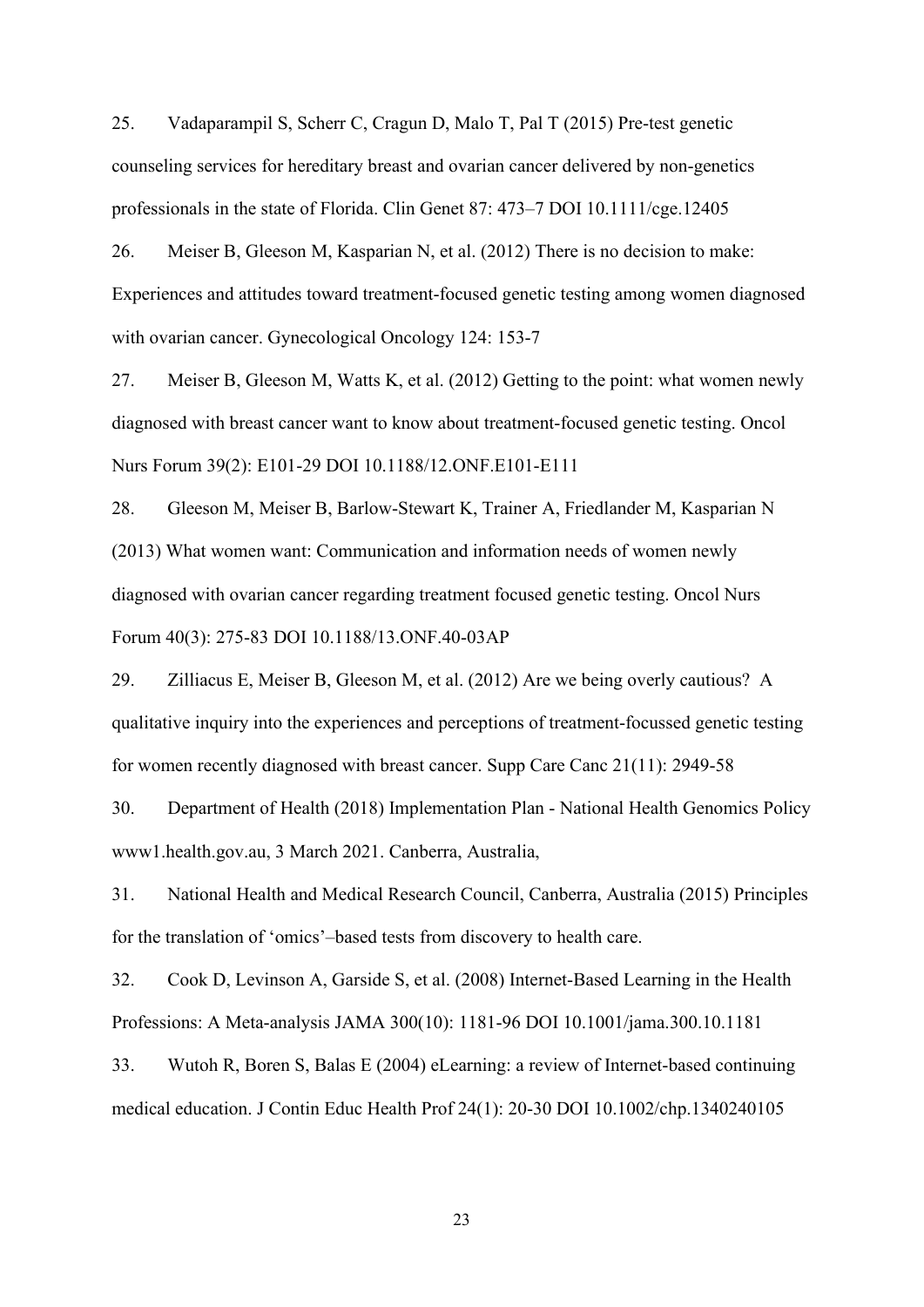34. Hammoud M, Gruppen L, Erickson S, et al. (2006) To the point: reviews in medical education online computer assisted instruction materials. Am J Obstet Gynecol 194(4): 1064- 9 DOI 10.1016/j.ajog.2005.08.023

35. Gleeson M, Kentwell M, Meiser B, et al. (2020) The development and evaluation of a nationwide training program for oncology health professionals in the provision of genetic testing for ovarian cancer patients. Gynecologic Cancer 158: 431-9 DOI

10.1016/j.ygyno.2020.05.001

36. Quinn V, Meiser B, Kirk J, et al. (2017) Streamlined education is effective for women newly diagnosed with breast cancer considering genetic testing. Genet Med 19(4): 448-56 DOI 10.1038/gim.2016.13

37. Evans D, Harkness E, Plaskocinska I, et al. (2017) Pathology update to the Manchester Scoring System based on testing in over 4000 families. J Med Genet 54(10): 674- 81 DOI 10.1136/jmedgenet-2017-104584.

38. Kaur R, Meiser B, Zilliacus E, et al. (2019) Evaluation of an Online Communication Skills Training Programme for Oncology Health Care Professionals Working with Culturally and Linguistically Diverse Patients. Supp Care Canc 27(5): 1951-60

39. Fallowfield L, Lipkin M, Hall A (1998) Teaching senior oncologists communication skills: Results from phase I of a comprehensive longitudinal program in the United Kingdom. J Clin Oncol 16(5): 1961-8 DOI 10.1200/JCO.1998.16.5.1961

40. Houwink E, van Teeffelen S, Muijtjens A, et al. (2014) Sustained effects of online genetics education: a randomized controlled trial on oncogenetics. Eur J Hum Genet 22: 310– 6 DOI 10.1038/ejhg.2013.163

41. Menrath I, Ernst G, Lange K, et al. (2019) Evaluation of a generic patient education program in children with different chronic conditions Health Educ Res 34(1): 50-61 DOI 10.1093/her/cyy045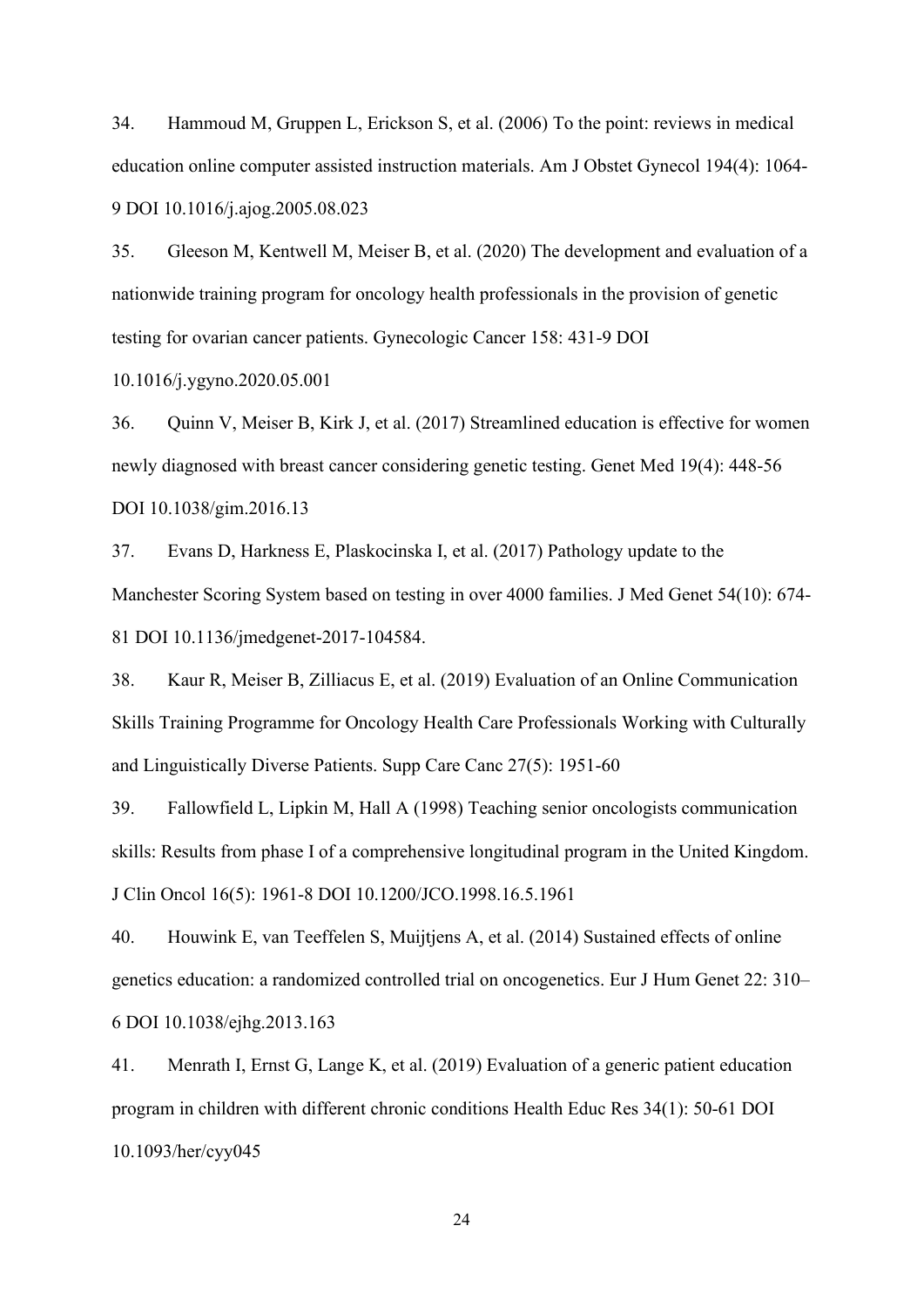42. de Las Heras B, Saini K, Boyle F, et al. (2020) Cancer Treatment and Research During the COVID-19 Pandemic: Experience of the First 6 Months. Oncol Ther 8(2): 171-82 DOI 10.1007/s40487-020-00124-2

43. Gordon M, Patricio M, Horne L, et al. (2020) Developments in medical education in response to the COVID-19 pandemic: A rapid BEME systematic review: BEME Guide No. 63. Med Teach 42(11): 1202-15 DOI 10.1080/0142159X.2020.1807484

44. Charles C, Gafini A, Whelan T (1997) Shared decision-making in the medical encounter: What does it matter? Soc Sc Med 44(5): 681-92

45. Fallowfield L, Jenkins V, Farewell V, Saul J, Duffy A, Eves R (2002) Efficacy of a Cancer Research UK communication skills training model for oncologists: a randomised controlled trial. Lancet 359(9307): 650-6 DOI 10.1016/S0140-6736(02)07810-8

46. Butow P, Cockburn J, Girgis A, et al. (2008) Increasing oncologists' skills in eliciting and responding to emotional cues: evaluation of a communication skills training program. Psycho-Oncol 17(3): 209-18 DOI 10.1002/pon.1217

47. Human Genetics Society of Australia,

[https://www.hgsa.org.au/documents/item/10550,](https://www.hgsa.org.au/documents/item/10550) 2021 AM (2019) Competency Standards for Genetic Counsellors.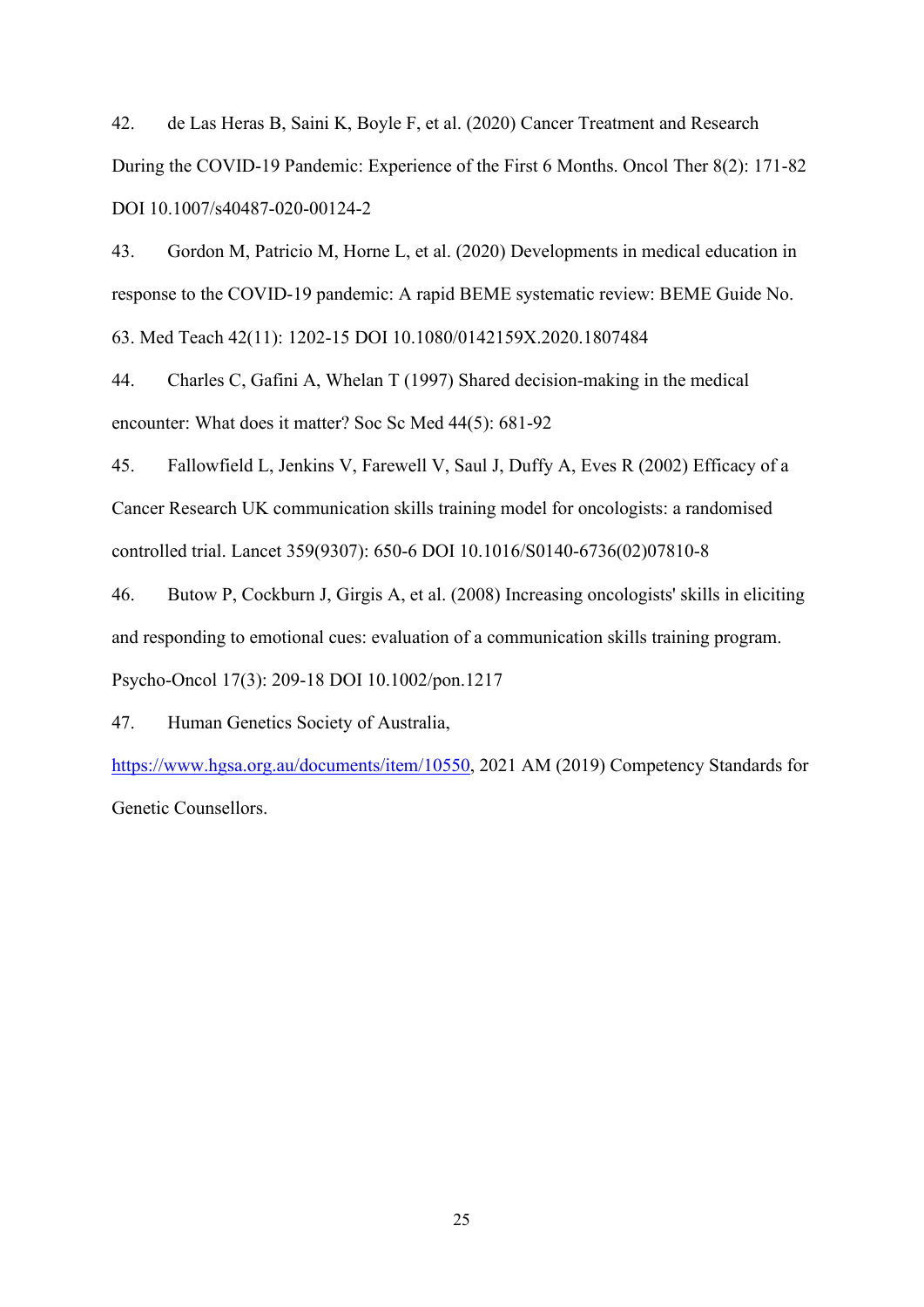| <b>Reinforcing activity</b>                                                                                                                                                                                                          | (公 |
|--------------------------------------------------------------------------------------------------------------------------------------------------------------------------------------------------------------------------------------|----|
|                                                                                                                                                                                                                                      |    |
| Answer the following questions to check your understanding of the information shared in Part 1 of the<br>module. You can check your answers against the Summary screens that follow this reinforcing activity.<br><b>Ouestion 1:</b> |    |
| What is mainstream genetic testing?                                                                                                                                                                                                  |    |
| Genetic_testing_when_offered_by_an_oncology_health_professional_without_genetics_training_                                                                                                                                           |    |
|                                                                                                                                                                                                                                      |    |
|                                                                                                                                                                                                                                      |    |
|                                                                                                                                                                                                                                      |    |
|                                                                                                                                                                                                                                      |    |
| PART 1: INTRODUCTION TO MAINSTREAMING AND GENETIC TESTING                                                                                                                                                                            |    |
| <b>Reinforcing activity</b>                                                                                                                                                                                                          |    |
|                                                                                                                                                                                                                                      |    |
| Question 3:                                                                                                                                                                                                                          |    |
| Complete this sentence: Mainstream genetic testing is offered by the oncology team because                                                                                                                                           |    |
| (select all that apply):<br>potentially has direct implications for the management of the patient's cancer<br>$\overline{\mathcal{L}}$                                                                                               |    |
| can gives the patient an understanding of whether others in their family are at increased risk of                                                                                                                                    |    |
| cancer<br>can provide an understanding of why the cancer has developed                                                                                                                                                               |    |
| may indicate whether the patient is at increased risk for other cancers                                                                                                                                                              |    |
|                                                                                                                                                                                                                                      |    |
|                                                                                                                                                                                                                                      |    |
| PART 1: INTRODUCTION TO MAINSTREAMING AND GENETIC TESTING                                                                                                                                                                            |    |
| <b>Reinforcing activity</b>                                                                                                                                                                                                          |    |
|                                                                                                                                                                                                                                      |    |
| Question 2:                                                                                                                                                                                                                          |    |
| True or False? Mainstream genetic testing can be offered by anyone in the oncology team who is<br>trained to do so.                                                                                                                  |    |
|                                                                                                                                                                                                                                      |    |
| $\bullet$ True<br>False                                                                                                                                                                                                              |    |
|                                                                                                                                                                                                                                      |    |
|                                                                                                                                                                                                                                      |    |
|                                                                                                                                                                                                                                      |    |

**Figure 1: Examples of reinforcing activities**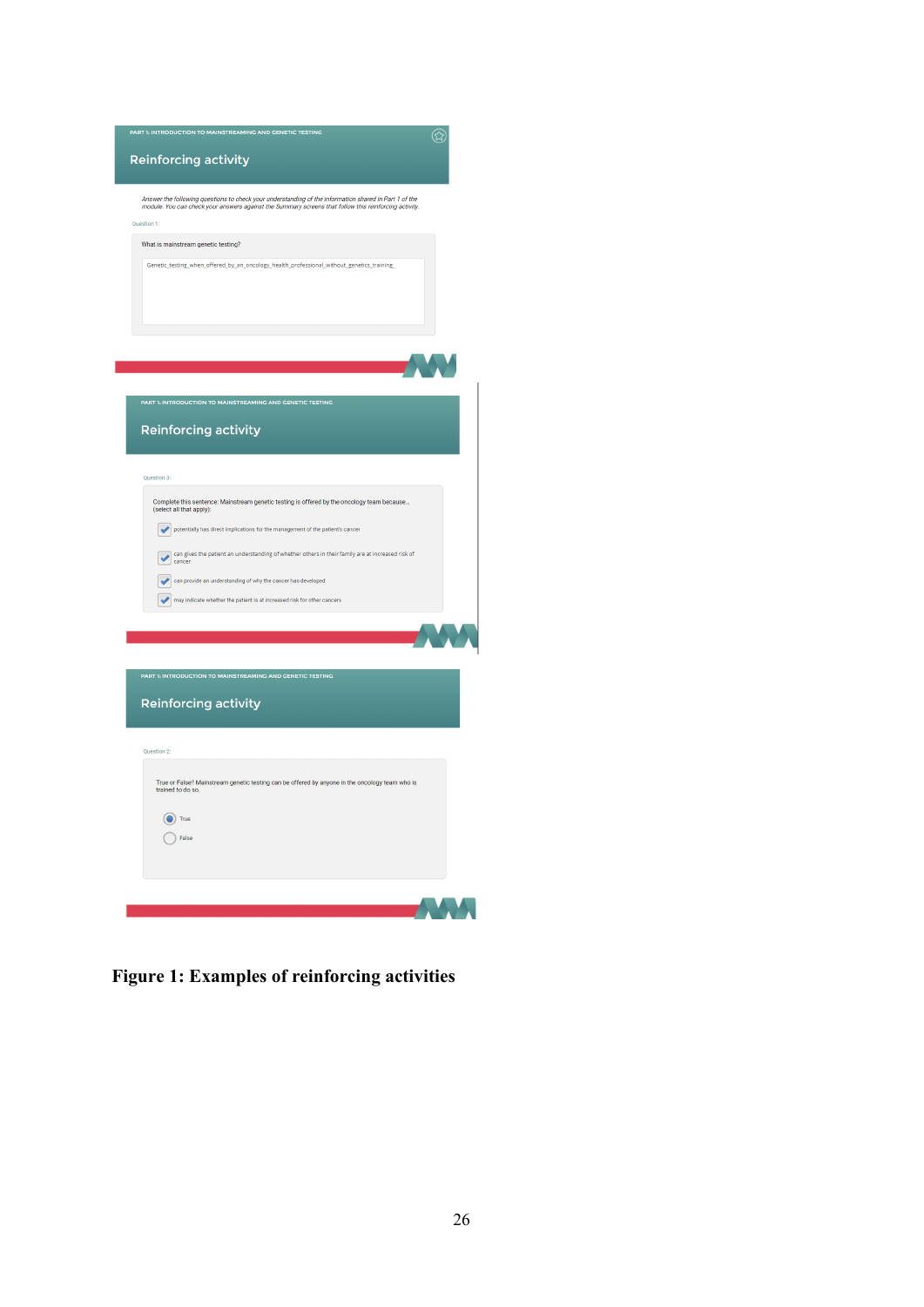

**Figure 2: Percentage of participants endorsing modules of training program as "very…**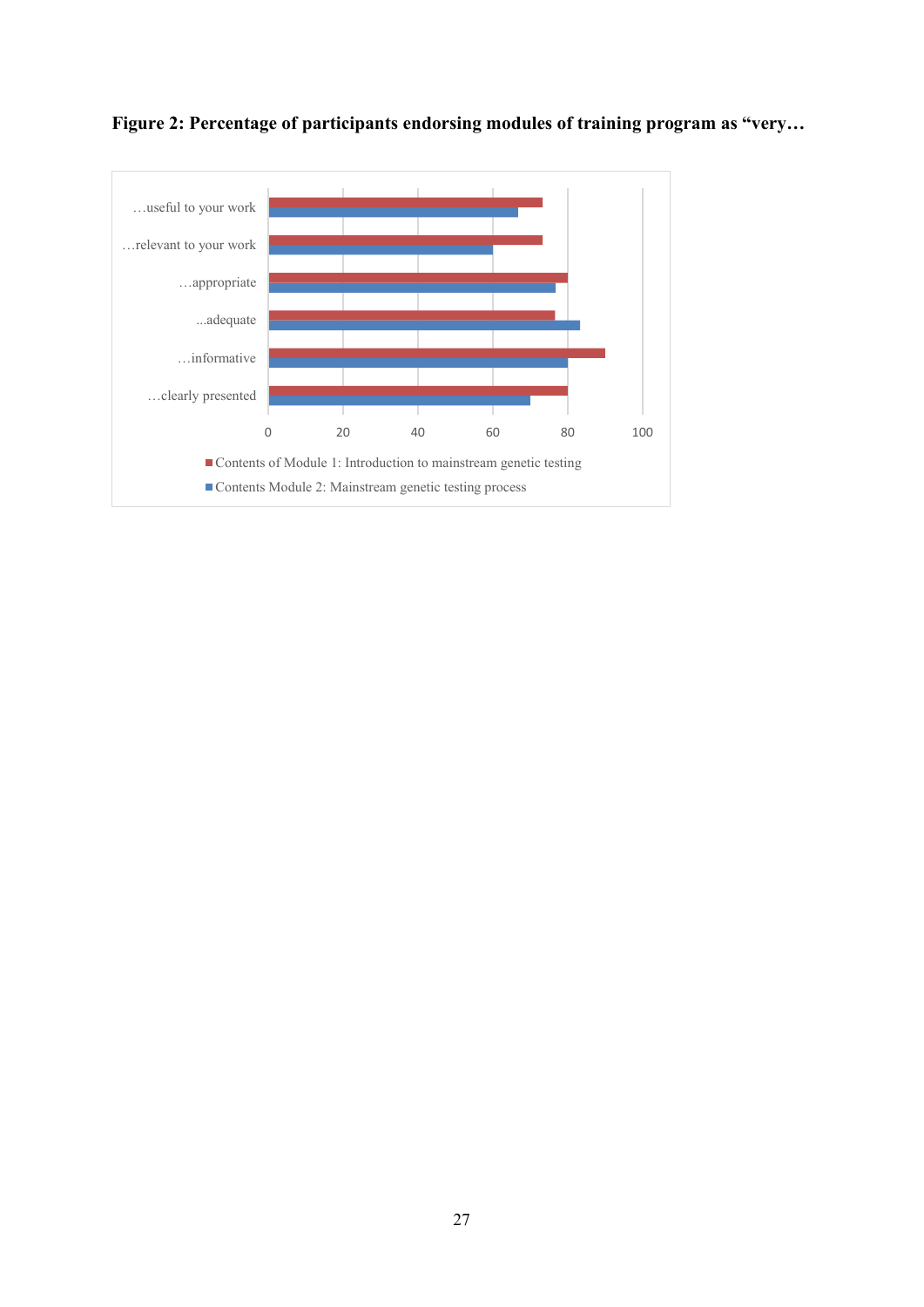| <b>Characteristics</b>                                  | $(N=32)$ |
|---------------------------------------------------------|----------|
|                                                         | N(%)     |
| Age (years)                                             |          |
| 18-29                                                   | 1(3)     |
| 30-39                                                   | 20(62)   |
| 40-49                                                   | 9(28)    |
| 50-59                                                   | 1(3)     |
| $60+$                                                   | 1(3)     |
| Gender                                                  |          |
| Female                                                  | 24(75)   |
| Male                                                    | 8(25)    |
| <b>Professional background</b>                          |          |
| Medical oncologist                                      | 8(25)    |
| Medical oncologist trainee                              | 6(19)    |
| Gynaecological oncologist                               | 1(3)     |
| Surgeon                                                 | 5(16)    |
| Nurse                                                   | 11(34)   |
| Oncology pharmacist                                     | 1(3)     |
| Place of practice                                       |          |
| Metropolitan                                            | 25(78)   |
| Rural                                                   | 5(16)    |
| Both                                                    | 2(6)     |
| <b>Public/Private sector practice</b>                   |          |
| Public                                                  | 18(56)   |
| Private                                                 | 9(28)    |
| Both                                                    | 5(16)    |
| Years of practice in current field                      |          |
| $0 - 5$                                                 | 21(66)   |
| $6 - 10$                                                | 5(16)    |
| $11-20$                                                 | 2(6)     |
| More than 20                                            | 4(13)    |
| How often do you discuss genetic testing with patients? |          |
| Never                                                   | 5(16)    |
| 1-5 times a year                                        | 9(28)    |
| 6-10 times a year                                       | 5(16)    |
| 11-20 times a year                                      | 5(16)    |
| $>$ 20 times a year                                     | 8(25)    |

**Table 1: Baseline characteristics of oncology healthcare professionals**